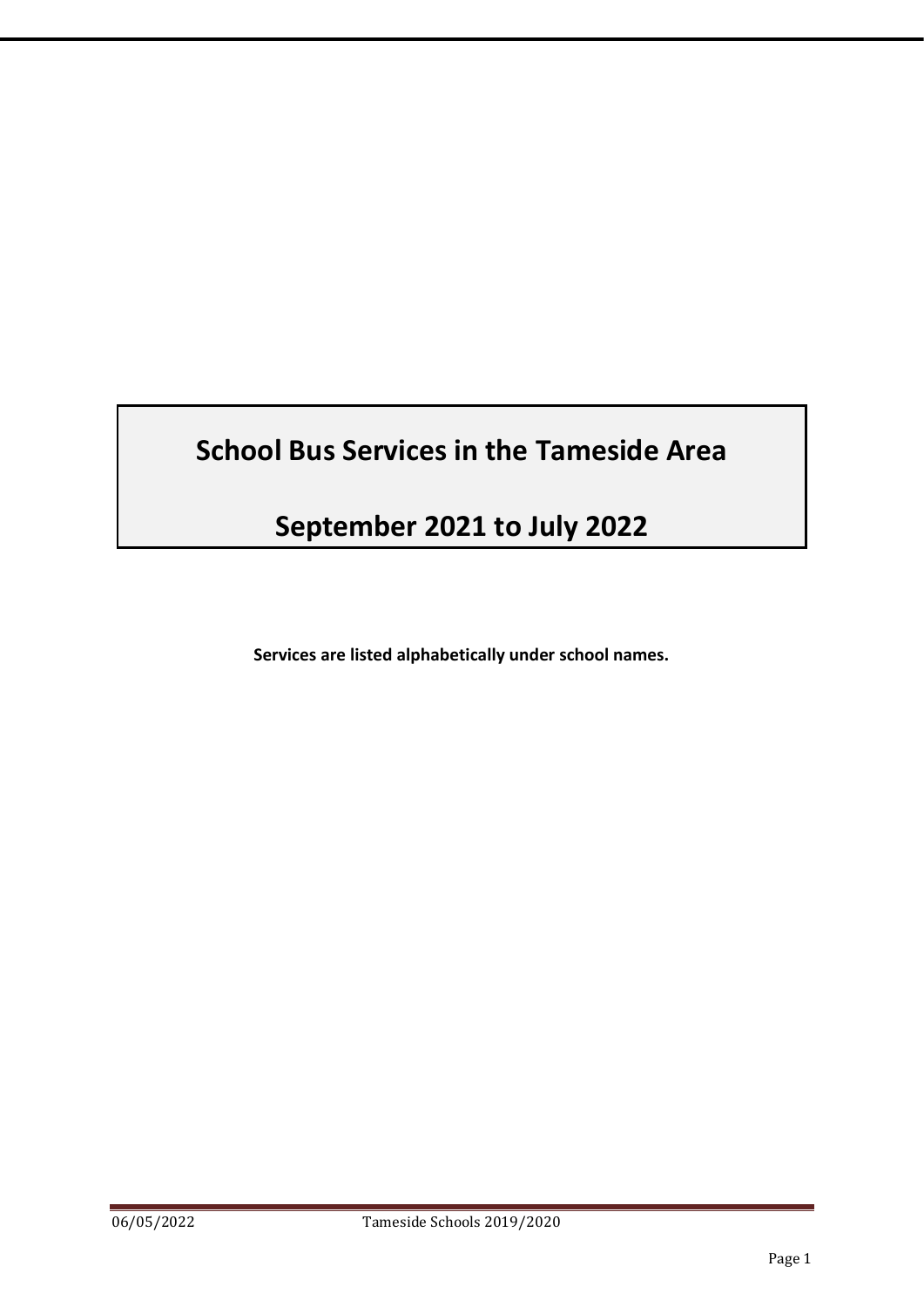# **Summary**

This booklet shows all home to school bus services as provided to schools within the district of Tameside.

Other booklets are available for schools across the other 9 districts of Greater Manchester and these can be found at [tfgm.com/tickets-and-passes/bus-school-bus-services.](https://tfgm.com/tickets-and-passes/bus-school-bus-services)

In addition to the services contained in this booklet, there is a network of general bus services which can also be used to get to and from school. Details of these can be found at [tfgm.com/public](https://tfgm.com/public-transport/bus/)[transport/bus/.](https://tfgm.com/public-transport/bus/)

Most services shown in this booklet operate only on the school days of the schools that the services operate for and will not operate during school holidays or on days when students are not in attendance. Some buses are shared between schools and in these instances, buses will operate on days that all relevant schools are in attendance unless marked on the timetable.

IMPORTANT INFORMATION FOR PARENTS/CARERS - If you are using school bus information to choose your child's school, please be aware that these services are subject to change and may be withdrawn due to low use and/or a suitable public transport alternative. Any alternative may involve an extended journey time, use of the general service network and a change of bus on route may be required.

The provision of direct school buses in the 2021/22 academic year does not indicate that these buses will be provided in future academic years and parents should consider carefully how their child may get to/from school if no school bus was provided.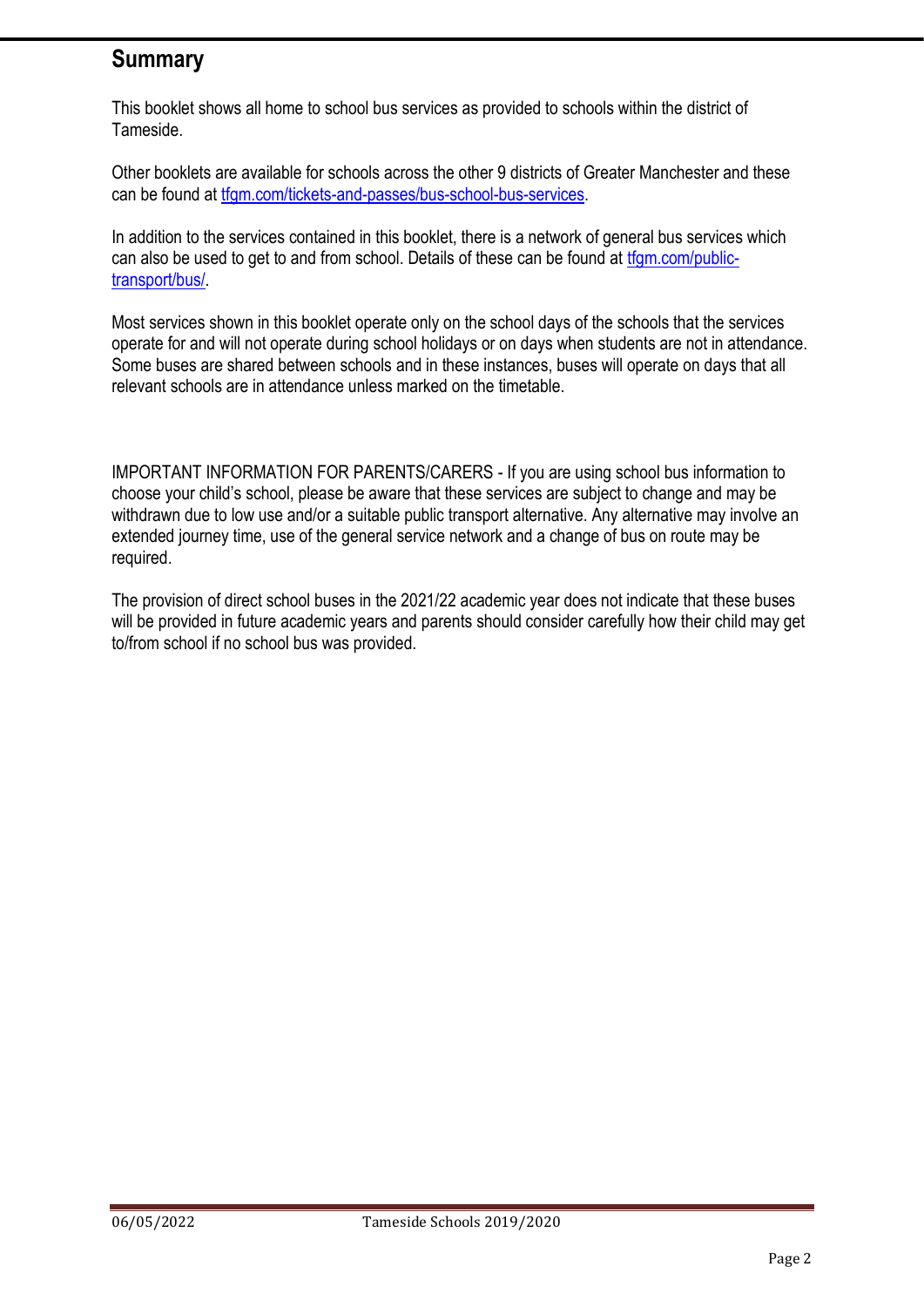# **Frequently Asked Questions**

### **Who co-ordinates and funds the school bus services?**

School bus services are co-ordinated by Transport for Greater Manchester (TfGM). TfGM don't run any buses, but most of the services in this booklet are provided by funding from TfGM to bus operators to provide the services shown.

### **How do you decide where to run the buses?**

Some schools provide information to TfGM to allow us to understand the areas where students live to determine where there is likely to be a demand for services, otherwise we will look at where students travelled in previous years. Buses are not cheap to run, so we plan our services carefully to ensure that we carry the maximum number of students.

### **Do buses only stop at the points shown in the timetable?**

No. Buses will stop at all stops along the route. There are some exceptions where buses run non-stop on certain sections of route, but these are shown clearly in the timetable.

### **There is no bus for my child to get to school. How are they going to get there?**

Many students across Greater Manchester use the general network of services to get to/from school, basic details of these are provided within the timetable pages and full timetables for these services can be found a[t tfgm.com/public](https://tfgm.com/public-transport/bus/)[transport/bus/.](https://tfgm.com/public-transport/bus/)

### **The route and timetable of my child's service has been changed from last year. Why is this?**

As the numbers of students to schools from individual areas fluctuates, this means that routes may be revised to cater for these fluctuations. To ensure that there are enough students on the route to justify the service running, buses from areas may be combined to ensure that there are enough numbers of students for each bus to run.

### **Will it change again?**

TfGM reviews the operation and use of services throughout the year and particularly during the autumn term to determine whether any changes are necessary. Mid-year changes predominantly take place by October half-term but can take place at any point in the year. It is possible that routes may change again next year if the number of students using services are low, suitable alternative services are in place or if there has been a significant change in the location of students attending school.

**My child is applying for a place not at our local school. There is a bus service there now; will it be there next year?** Services are subject to change, and the provision of a service this year does not mean that the service will necessarily be provided next year. Before deciding to attend a non-local school, consider how your child would get to school if the school bus was no longer provided.

### **My child's school bus now drops them off much earlier and picks them up later than now. Why is this?**

To make maximum use of our buses, we look to use the buses to run more than one journey. This means that some students may be dropped off earlier in the morning, to allow the bus to run onto another school or will be picked up later in the afternoon, because the bus has run a journey preceding.

### **We live local to our school. Will my child be able to use the bus?**

Most of our school bus services are in place to carry students who live more than 2 miles from school. 2 miles has been used as this is the minimum statutory distance before students may be eligible for free school travel. Whilst there may be places available for students who live closer than 2 miles, local students are encouraged to walk to school. More information on walking to/from school can be found at [activetravel.tfgm.com/.](https://activetravel.tfgm.com/)

### **Why don't you just put another bus?**

TfGM's funding predominantly comes from a levy on the 10 districts of Greater Manchester and ultimately from the Council Tax. Like all Local Authorities we have a limited budget, and this means that we don't have the money to simply put on an extra bus. Where buses are not provided, the student numbers are low enough to be accommodated on the general service network.

### **Will my child get a seat on the bus?**

Most buses provided allow for both seated and standing passengers, this means that some students may need to stand especially on more popular services for part or all of their journey to ensure that we can provide places to the maximum number of students possible.

### **There was a bigger bus last year. Why is it now smaller?**

We look to provide places for everyone in the most cost-effective manner, smaller buses cost less to run than larger buses, so we will try to provide buses which match the current demand for places. This may mean some double deck vehicles have been replaced by single deck vehicles with some students needing to stand for part or all of their journey.

### **Are the buses provided only for school students?**

All school bus services operate as local bus services. This means that they are open for everyone to use. Most of the time services are not used by anyone other than students, but it is possible.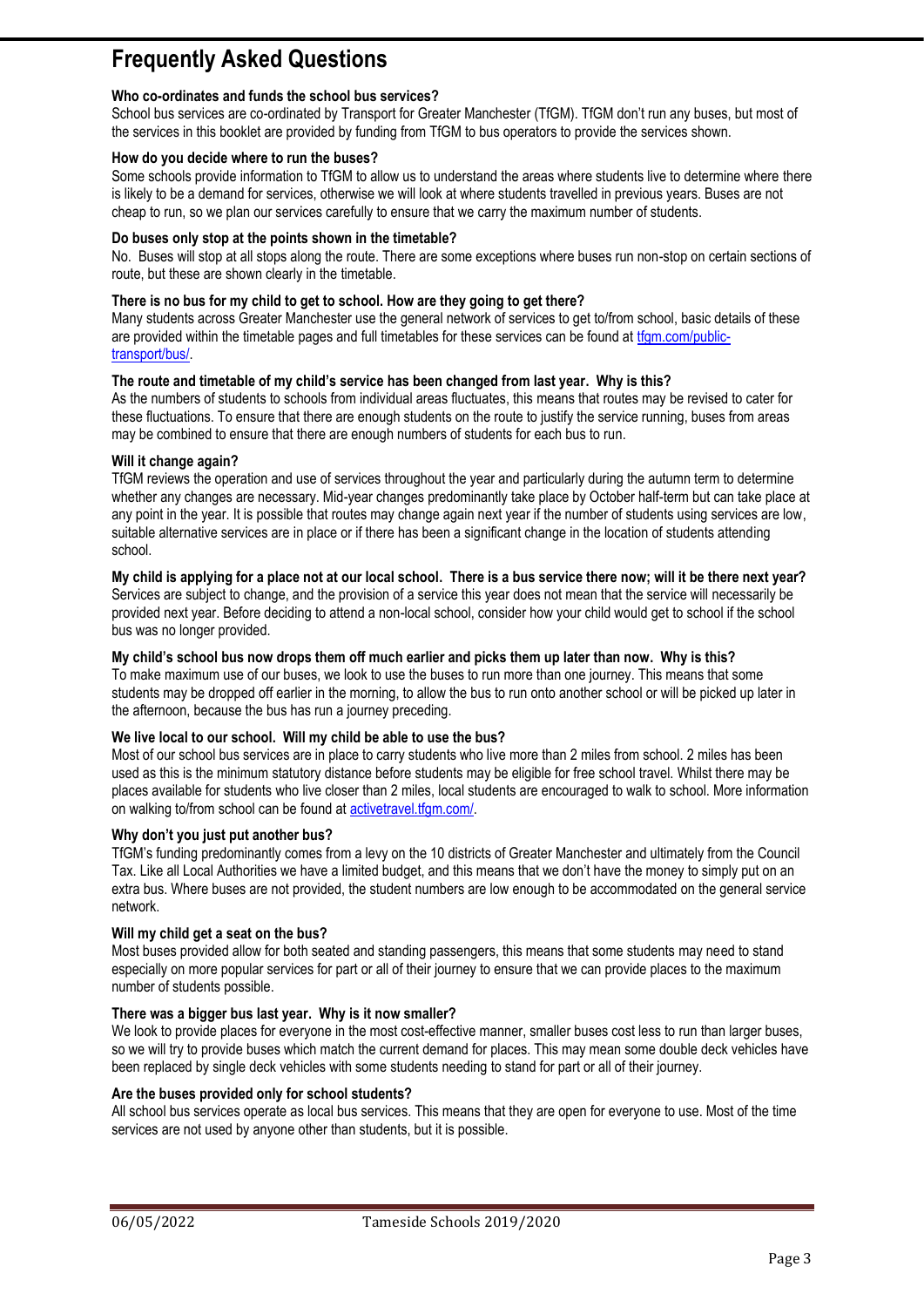### **Will my child need a special pass to use the school buses?**

To travel for reduced fare on the bus, students must hold an igo card and present this to the driver each time. More information on fares is shown below. The Yellow Bus Pass scheme will not be in operation in 2021/22.

If you've any other question not answered above, then please call our Traveline team on 0161 244 1000.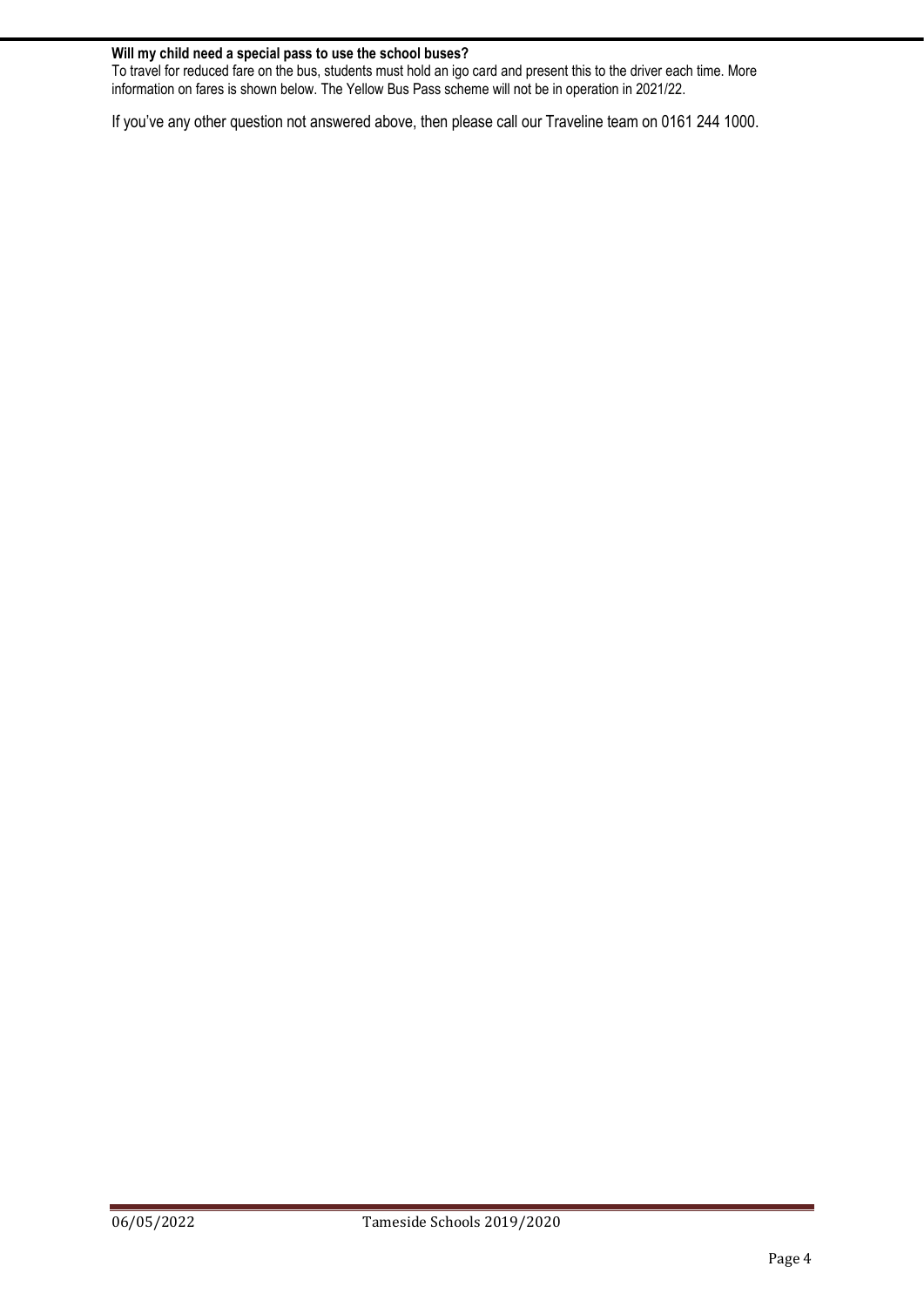# **Using the Bus**

The following notes will help you in using the bus, especially if it is your first time using one.

### **Planning the journey**

It's a good idea to check which bus is best to catch. All school bus services are shown in this booklet, but you may be using a regular bus service which carries other people. Try and find out in advance where to find the nearest stop is, so that you are confident where to go on the first day.

Even if you've caught the bus before then check that the times and the route haven't changed.

Plan to arrive at the stop 5 minutes before the bus is due to ensure that you don't miss it.

### **Waiting for the bus**

There may be more than one person waiting for a bus at the stop, so wait sensibly away from the road; please be mindful of other bus passengers who may be waiting for the bus also. Do not push or trip others on the pavement whilst waiting for the bus, as it could cause an accident.

Make sure you have your pass and any fare ready before the bus arrives, this will mean that the driver won't have to wait for you to find it and delay the journey.

As the bus approaches make sure it is your bus by checking the service number and destination which are clearly displayed on the front of the bus. Raise your arm as a signal to the driver that you want the bus to stop.

### **Getting on the bus**

Board the bus calmly and do not push other people in front or to the side of you to get on more quickly; make sure that you allow other passengers to board the bus if they were there before you.

Show your pass to the driver, and where necessary pay your fare. Try to have the correct change if possible.

Then find a seat on the bus, use seats upstairs if necessary.

### **During the journey**

Stay seated throughout the journey. If seatbelts are fitted then they must be worn.

If no seats are available and you must stand then ensure that you always hold onto handrails, that you don't stand upstairs, on the stairs or to the side of the driver.

Do not distract the driver unless it is an emergency and do not cause any damage to the bus or interfere with its working.

### **Getting off the bus**

When your stop is next, ring the bell once. If it has already been rung, you do not need to ring it again.

If you need to cross the road when you get off the bus, wait until the bus has moved off and you can see the road clearly in both directions or go to the nearest available crossing.

### **REMEMBER: When using the bus, behave sensibly and safely for all parts of the journey.**

Any pupil that causes damage to buses, bus stops or shelters and/or does not meet the required standard of behaviour on the bus could:

- Have their pass withdrawn.
- Be banned from the bus.
- Be prosecuted by the police.
- Be required to pay for any damage they have caused.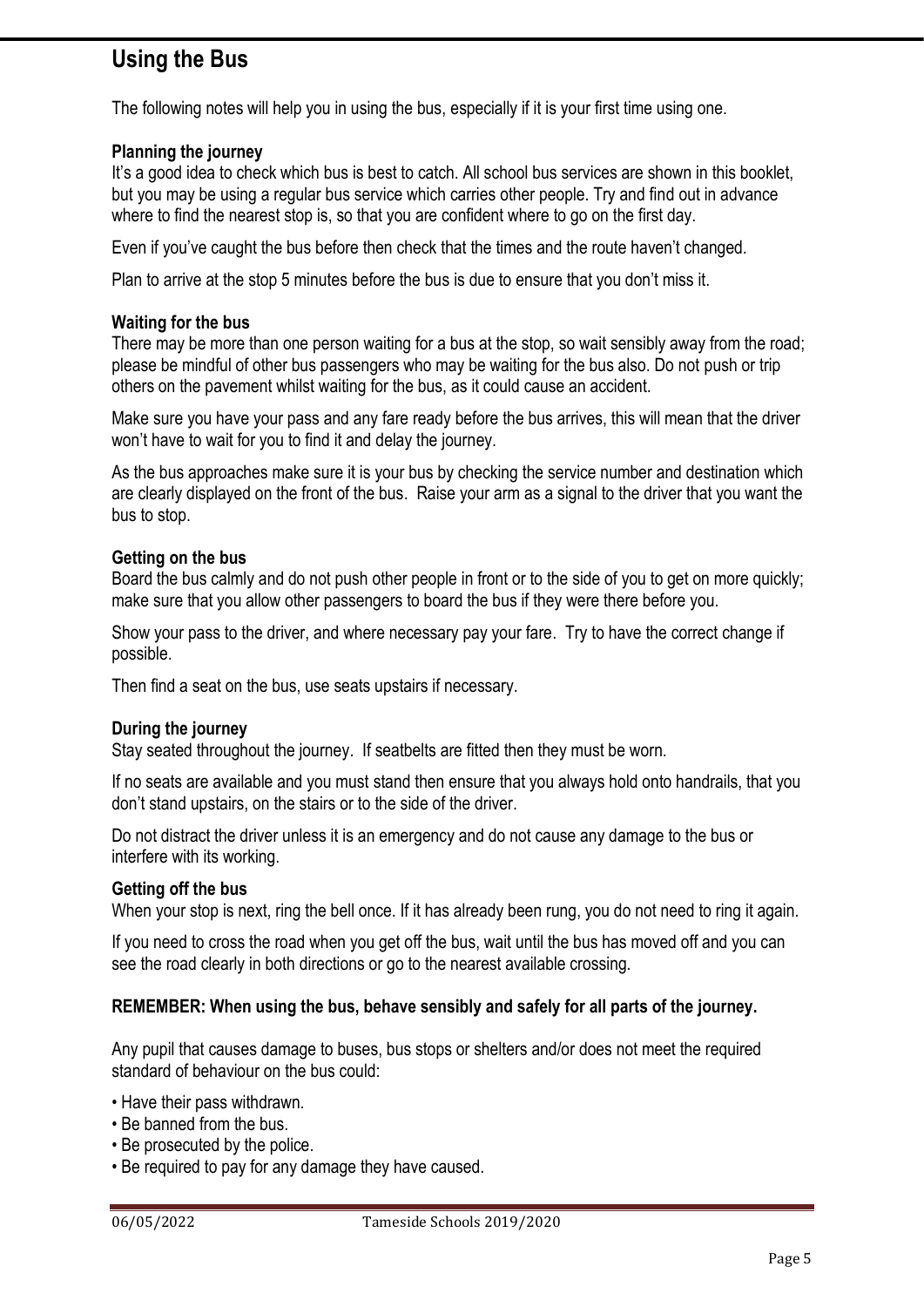# **Fares Information**

Passengers can pay a fare to the driver for each journey shown on this timetable. However, students will need to show an igo pass to travel at the concessionary (reduced) fare. If students do not have an igo pass, they will have to pay a higher fare.

All students between the ages of 11 and 16 need an igo pass if they wish to travel at the concessionary fare on buses. It must be carried on all journeys and shown to the driver before paying the fare.

The igo pass costs £10 and can only be bought by students who live in or go to school in Greater Manchester. More information on igo and an application form to get an igo pass is on the TfGM website at [tfgm.com/tickets-and-passes/igo](https://tfgm.com/tickets-and-passes/igo-pass)[pass.](https://tfgm.com/tickets-and-passes/igo-pass) 

The following fares are applicable on TfGM funded dedicated school bus services:

| igo Single Ticket - £1.40           | igo Return Ticket - £2.40 |
|-------------------------------------|---------------------------|
| Single Ticket (without igo) - £1.80 | no return available       |
|                                     |                           |

TfGM School Weekly (requires igo) - £7.60 Ten trip carnet (requires igo) - £10 – must be used within 28 days.

The above tickets are only valid for use on the school bus service to/from school. It is not valid on any other services, therefore if you miss the bus you will need to buy another ticket to travel.

Students can apply for Our Pass if they have completed their GCSEs. This allows free travel on all bus services in Greater Manchester. More details can be found at [ourpass.co.uk.](http://ourpass.co.uk/)

### **get me there tickets**

get me there passes allow use on the school bus services included in this guide wholly within Greater Manchester as well as all other bus services within Greater Manchester for the duration of the ticket. Tickets may be used after school and at weekends where applicable and offer better value than purchasing additional tickets at the weekend.

1 Day Any Bus Junior - £3.20 – available from the driver 7 Day Any Bus Junior - £10.30 – available from the driver 28 Day Any Bus Junior - £37.00 – must be purchased at TfGM Travelshops or Pay Point locations.

The above tickets are for 11-16 years only and an igo card is required.

7 Day Any Bus Young Person - £15.00 – must be purchased at TfGM Travelshops or Pay Point locations. 28 Day Any Bus Young Person - £52.00 – must be purchased at TfGM Travelshops or Pay Point locations.

These tickets are available to Sixth Form and College students with a get me there card.

Other tickets are available for individual operators, details of these can be found on their respective websites.

# **Free School Travel**

Your child may be entitled to free travel to and from school if they:

are under 8 years old and live more than 2 miles from your nearest qualifying school, **or** are aged 8-16 years old and live more than 3 miles from nearest qualifying school.

Your child may qualify for free travel if they are eligible for free school meals or if the parents receive maximum level of Working Tax Credit, and:

are under 11 years old and live more than 2 miles from your nearest qualifying school, **or** are aged 11-16 years old and live between 2 and 6 miles from attended school, if there are not three or more nearer qualifying schools, **or** are aged 11-16 years old and live between 2 and 15 miles from your nearest school preferred on the grounds of religion or belief.

Further information on eligibility for free school travel may be found on Tameside Council's website https://www.tameside.gov.uk/Education/Home-to-School-Transport-Policy-(for-students-aged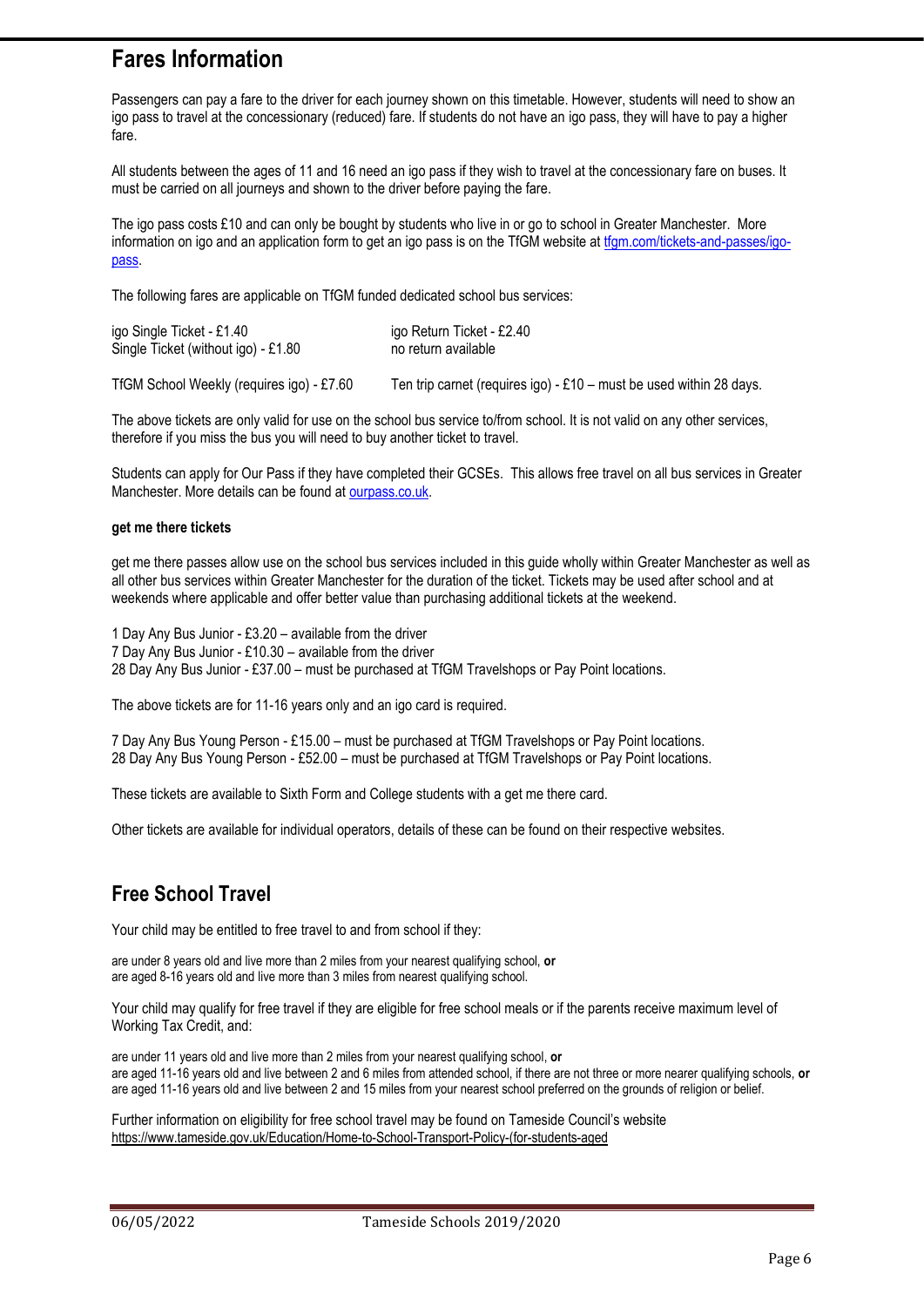# *TfGM SCHOOL BUS OPERATORS IN TAMESIDE*

| <b>BEV</b><br><b>Belle Vue Manchester Ltd</b><br>T: 0161 947 9477<br>W: www.bellevue.mcr.com<br>Discovery Business Park, Crossley Road, Heaton<br>E: sales@bellevue-mcr.com<br>Chapel, Stockport SK4 5DZ<br>Tw: @BelleVue_Buses<br><b>Burnley and Pendle</b><br>T: 0345 60 40 110<br><b>BPT</b><br>Queensgate Bus Depot, Colne Road, Burnley BB10<br>W: www.transdevbus.co.uk<br>1HH<br>E: hello@burnleybus.co.uk<br>Tw: @BurnleyBuses<br><b>First Manchester</b><br><b>FM</b><br>T: 0161 627 2929<br>Oldham Depot, Walshaw Street, Oldham OL1 3TR<br>W: www.firstbus.co.uk<br>Tw: @FirstManchester<br><b>RDT</b><br>T: 0345 60 40 1102<br><b>Rosso</b><br>Queensgate Bus Depot, Colne Road, Burnley BB10<br>W: www.transdevbus.co.uk<br>1HH<br>E: getintouch@rossobus.com<br>Tw: @RossoBus<br><b>SM</b><br><b>Stagecoach Manchester</b><br>Ashton Depot: T: 0161 342 1700<br>Hyde Road, Manchester M12 6JS<br>Hyde Road Depot T: 0161 276 2550<br>W: www.stagecoachbus.com<br>E: manchester.enguiries@stagecoachbus.com<br>Tw: @StagecoachGM<br><b>STO</b><br><b>Stotts Buses Ltd</b><br>T: 0161 624 4200<br>142-144 Lees Road, Oldham OL4 1HT<br>W: www.stottsbuses.co.uk |  |  |
|-----------------------------------------------------------------------------------------------------------------------------------------------------------------------------------------------------------------------------------------------------------------------------------------------------------------------------------------------------------------------------------------------------------------------------------------------------------------------------------------------------------------------------------------------------------------------------------------------------------------------------------------------------------------------------------------------------------------------------------------------------------------------------------------------------------------------------------------------------------------------------------------------------------------------------------------------------------------------------------------------------------------------------------------------------------------------------------------------------------------------------------------------------------------------------|--|--|
|                                                                                                                                                                                                                                                                                                                                                                                                                                                                                                                                                                                                                                                                                                                                                                                                                                                                                                                                                                                                                                                                                                                                                                             |  |  |
|                                                                                                                                                                                                                                                                                                                                                                                                                                                                                                                                                                                                                                                                                                                                                                                                                                                                                                                                                                                                                                                                                                                                                                             |  |  |
|                                                                                                                                                                                                                                                                                                                                                                                                                                                                                                                                                                                                                                                                                                                                                                                                                                                                                                                                                                                                                                                                                                                                                                             |  |  |
|                                                                                                                                                                                                                                                                                                                                                                                                                                                                                                                                                                                                                                                                                                                                                                                                                                                                                                                                                                                                                                                                                                                                                                             |  |  |
|                                                                                                                                                                                                                                                                                                                                                                                                                                                                                                                                                                                                                                                                                                                                                                                                                                                                                                                                                                                                                                                                                                                                                                             |  |  |
|                                                                                                                                                                                                                                                                                                                                                                                                                                                                                                                                                                                                                                                                                                                                                                                                                                                                                                                                                                                                                                                                                                                                                                             |  |  |
|                                                                                                                                                                                                                                                                                                                                                                                                                                                                                                                                                                                                                                                                                                                                                                                                                                                                                                                                                                                                                                                                                                                                                                             |  |  |
|                                                                                                                                                                                                                                                                                                                                                                                                                                                                                                                                                                                                                                                                                                                                                                                                                                                                                                                                                                                                                                                                                                                                                                             |  |  |
|                                                                                                                                                                                                                                                                                                                                                                                                                                                                                                                                                                                                                                                                                                                                                                                                                                                                                                                                                                                                                                                                                                                                                                             |  |  |
|                                                                                                                                                                                                                                                                                                                                                                                                                                                                                                                                                                                                                                                                                                                                                                                                                                                                                                                                                                                                                                                                                                                                                                             |  |  |
|                                                                                                                                                                                                                                                                                                                                                                                                                                                                                                                                                                                                                                                                                                                                                                                                                                                                                                                                                                                                                                                                                                                                                                             |  |  |
|                                                                                                                                                                                                                                                                                                                                                                                                                                                                                                                                                                                                                                                                                                                                                                                                                                                                                                                                                                                                                                                                                                                                                                             |  |  |
|                                                                                                                                                                                                                                                                                                                                                                                                                                                                                                                                                                                                                                                                                                                                                                                                                                                                                                                                                                                                                                                                                                                                                                             |  |  |
|                                                                                                                                                                                                                                                                                                                                                                                                                                                                                                                                                                                                                                                                                                                                                                                                                                                                                                                                                                                                                                                                                                                                                                             |  |  |
|                                                                                                                                                                                                                                                                                                                                                                                                                                                                                                                                                                                                                                                                                                                                                                                                                                                                                                                                                                                                                                                                                                                                                                             |  |  |
|                                                                                                                                                                                                                                                                                                                                                                                                                                                                                                                                                                                                                                                                                                                                                                                                                                                                                                                                                                                                                                                                                                                                                                             |  |  |
|                                                                                                                                                                                                                                                                                                                                                                                                                                                                                                                                                                                                                                                                                                                                                                                                                                                                                                                                                                                                                                                                                                                                                                             |  |  |
|                                                                                                                                                                                                                                                                                                                                                                                                                                                                                                                                                                                                                                                                                                                                                                                                                                                                                                                                                                                                                                                                                                                                                                             |  |  |
|                                                                                                                                                                                                                                                                                                                                                                                                                                                                                                                                                                                                                                                                                                                                                                                                                                                                                                                                                                                                                                                                                                                                                                             |  |  |
|                                                                                                                                                                                                                                                                                                                                                                                                                                                                                                                                                                                                                                                                                                                                                                                                                                                                                                                                                                                                                                                                                                                                                                             |  |  |
|                                                                                                                                                                                                                                                                                                                                                                                                                                                                                                                                                                                                                                                                                                                                                                                                                                                                                                                                                                                                                                                                                                                                                                             |  |  |
|                                                                                                                                                                                                                                                                                                                                                                                                                                                                                                                                                                                                                                                                                                                                                                                                                                                                                                                                                                                                                                                                                                                                                                             |  |  |
| E: admin@stottsbuses.co.uk                                                                                                                                                                                                                                                                                                                                                                                                                                                                                                                                                                                                                                                                                                                                                                                                                                                                                                                                                                                                                                                                                                                                                  |  |  |
| Tw: @BusesOldham                                                                                                                                                                                                                                                                                                                                                                                                                                                                                                                                                                                                                                                                                                                                                                                                                                                                                                                                                                                                                                                                                                                                                            |  |  |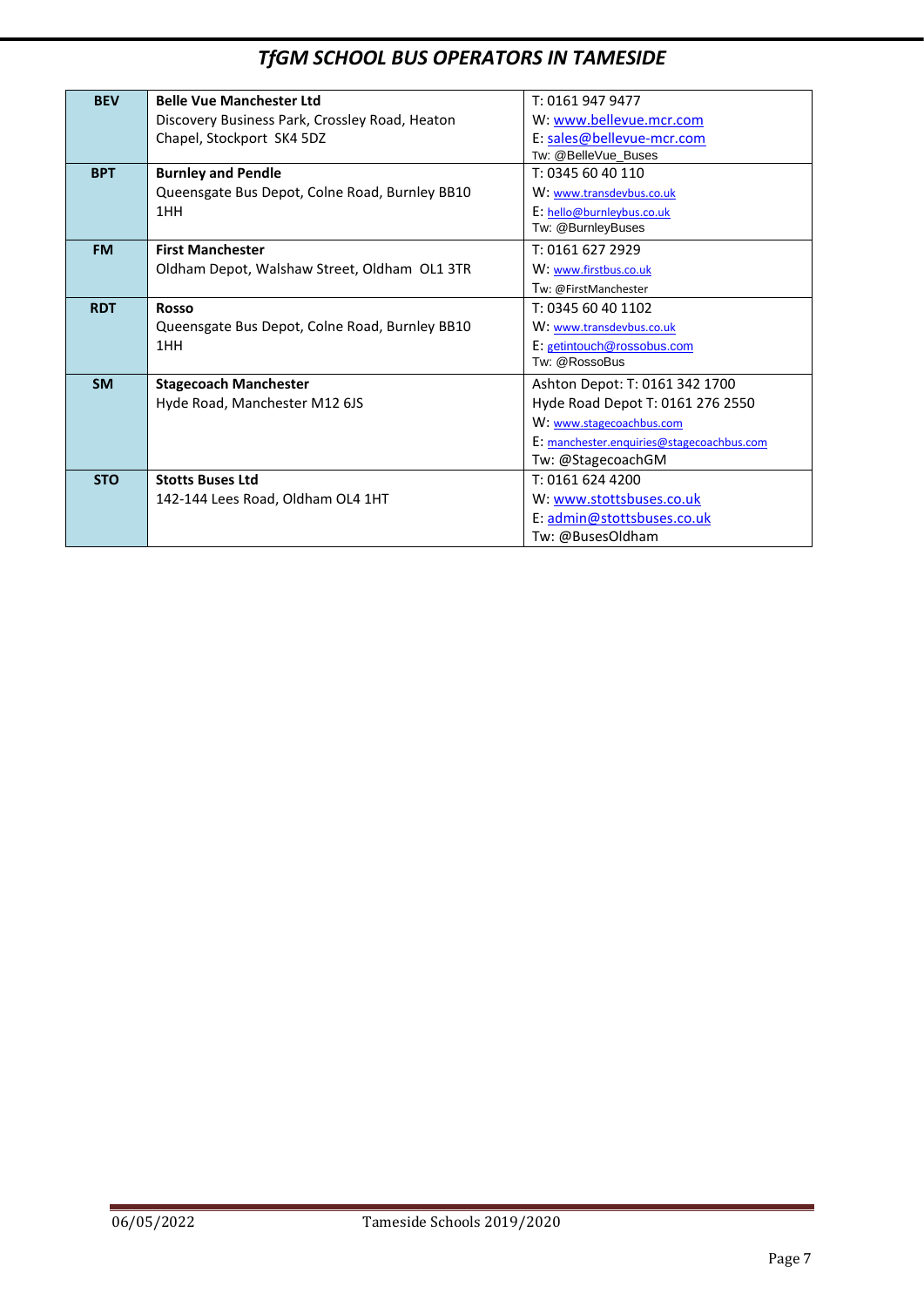| School                             | Page:     |
|------------------------------------|-----------|
| <b>Alder Community High School</b> | 9         |
| All Saints Catholic College        | 10        |
| <b>Audenshaw School</b>            | 11        |
| Copley Academy                     | 12        |
| <b>Denton Community College</b>    | 13        |
| Droylsden Academy                  | 14        |
| Fairfield High School for Girls    | 15        |
| <b>Great Academy Ashton</b>        | 16        |
| Laurus Ryecroft                    | 17        |
| Longdendale High School            | 18-19     |
| <b>Mossley Hollins High School</b> | $20 - 21$ |
| Samuel Laycock School              | 22        |
| St Damian's RC Science College     | 23-24     |
| <b>St Thomas More RC College</b>   | $25 - 26$ |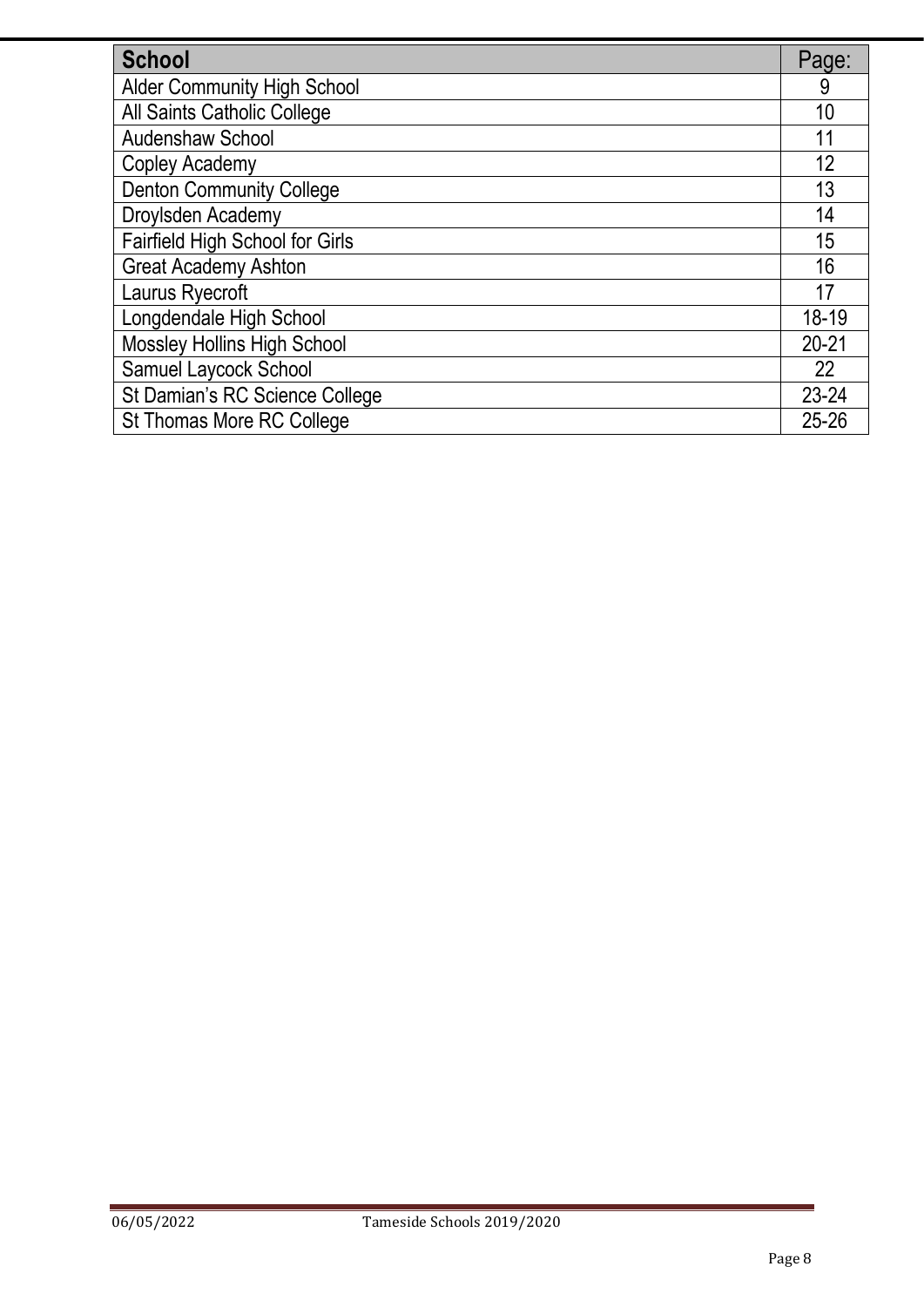| HATTERSLEY - GODLEY - HYDE - GEE CROSS - ALDER COMMUNITY HIGH SCHOOL       |                  |                                                                            | Service 871      |
|----------------------------------------------------------------------------|------------------|----------------------------------------------------------------------------|------------------|
| <b>TfGM Contract:</b><br><b>Minimum Capacity:</b><br><b>Operator Code:</b> | 5076<br>52<br>FM | <b>TfGM Contract:</b><br><b>Minimum Capacity:</b><br><b>Operator Code:</b> | 5076<br>52<br>FM |
| HATTERSLEY, Fields Farm Road/Hattersley Road West                          | 0738             | ALDER COMMUNITY HIGH SCHOOL                                                | 1455             |
| Hattersley, Underwood Road/Stockport Road                                  | 0741             | Gee Cross, Apethorn Lane                                                   | 1500             |
| GODLEY, Arches                                                             | 0748             | <b>HYDE, Bus Station</b>                                                   | 1506             |
| HYDE, Bus Station                                                          | 0754             | GODLEY, Arches                                                             | 1516             |
| Gee Cross, Apethorn Lane                                                   | 0800             | Hattersley, Underwood Road/Stockport Road                                  | 1519             |
| ALDER COMMUNITY HIGH SCHOOL                                                | 0805             | HATTERSLEY, Fields Farm Road/Hattersley Road West                          | 1522             |

**SERVICE 871:** From HATTERSLEY, Fields Farm Road/Hattersley Road West via Fields Farm Road, Hattersley Road East, Underwood Road, Hattersley Road West, Mottram Road, Clark Way, New Beech Street, Hyde Bus Station, Market Street, Dowson Road, Stockport Road, Mottram Old Road to ALDER COMMUNITY HIGH SCHOOL. Returns FROM ALDER COMMUNITY HIGH SCHOOL VIA Mottram Old Road, Stockport Road, Dowson Road, Market Street, Hyde Bus Station, New Beech Street, Clark Way, Mottram Road, Hattersley Road West, Underwood Road, Hattersley Road East, Fields Farm Road to HATTERSLEY, Fields Farm Road/Hattersley Road West.

| <b>HATTERSLEY - ALDER COMMUNITY HIGH SCHOOL</b>                            |                  | Service 868                                                                |                          |
|----------------------------------------------------------------------------|------------------|----------------------------------------------------------------------------|--------------------------|
| <b>TfGM Contract:</b><br><b>Minimum Capacity:</b><br><b>Operator Code:</b> | 5072<br>52<br>FM | <b>TfGM Contract:</b><br><b>Minimum Capacity:</b><br><b>Operator Code:</b> | 5008<br>52<br><b>BEV</b> |
| HATTERSLEY, John Kennedy Road Terminus                                     | 0740             | ALDER COMMUNITY HIGH SCHOOL                                                | 1455                     |
| Hattersley, Ashworth Lane/Garnett Road                                     | 0743             | Clough End Road/Broadbent Grove                                            | 1503                     |
| Hattersley, Underwood Road/Honiton Avenue                                  | 0747             | Hattersley, Hattersley Road East/Pinfold School                            | 1508                     |
| Hattersley, Hattersley Road East/Pinfold School                            | 0752             | Hattersley, Underwood Road/Honiton Avenue                                  | 1513                     |
| Clough End Road/Broadbent Grove                                            | 0757             | Ashworth Lane/Garnett Road                                                 | 1517                     |
| ALDER COMMUNITY HIGH SCHOOL                                                | 0805             | HATTERSLEY, John Kennedy Road Terminus                                     | 1520                     |

**Service 868** From Hattersley, JOHN KENNEDY ROAD TERMINUS Via John Kennedy Road, Ashworth Lane, Underwood Road, Hattersley Road West, Hattersley Road East, Beaufort Road, Clough End Road, Stockport Road, Mottram Old Road to ALDER COMMUNITY HIGH SCHOOL. **Returns:** ALDER COMMUNITY HIGH SCHOOL via Mottram Old Road, Stockport Road, Clough End Road, Beaufort Road, Hattersley Road East, Hattersley Road West, Underwood Road, Ashworth Lane, John Kennedy Road to HATTERSLEY, JOHN KENNEDY ROAD TERMINUS**.**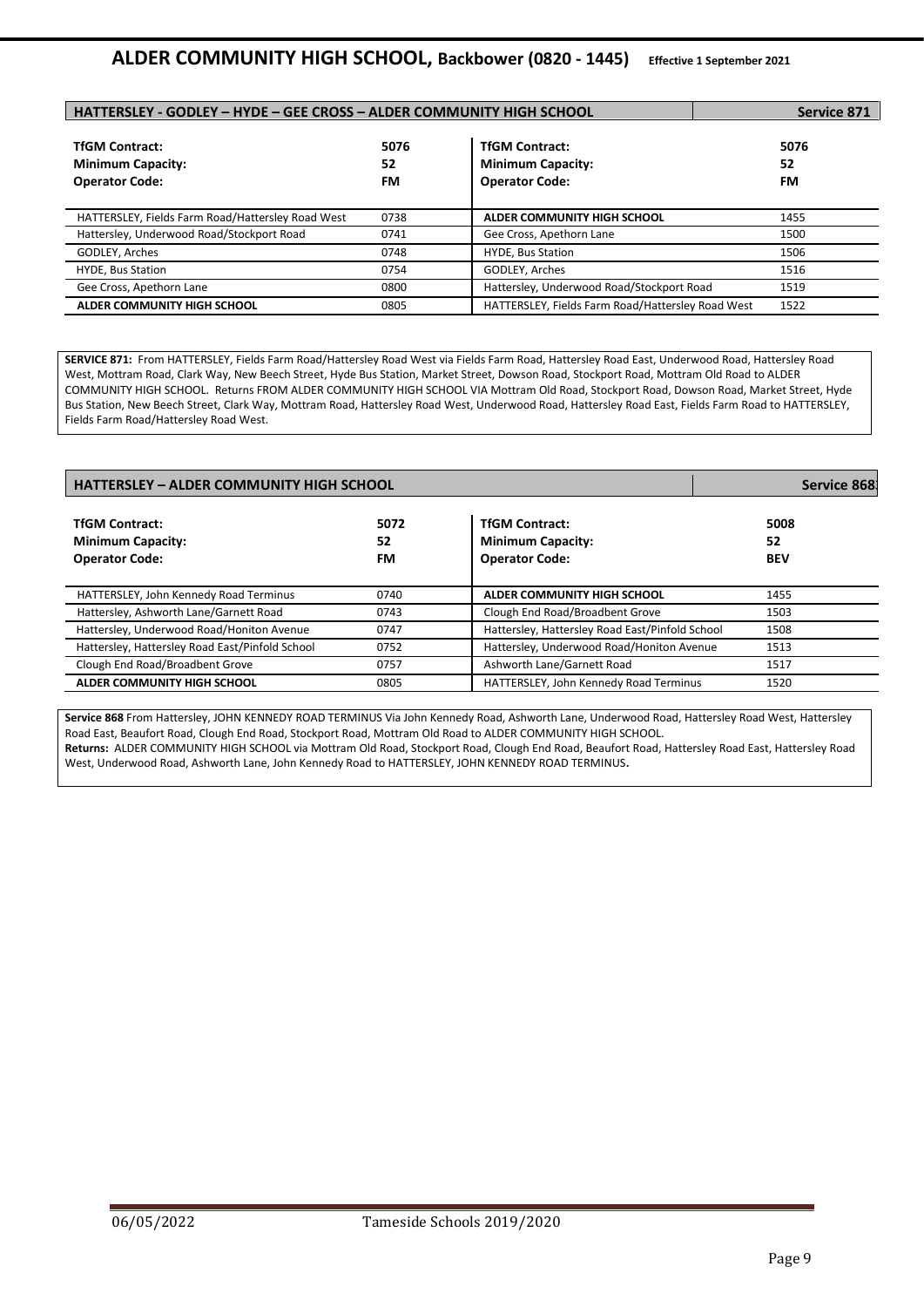# **ALL SAINTS CATHOLIC COLLEGE, Dukinfield (0855 - 1500) Effective 25 April 2022**

**Change effective from 25th April:**

**Service 344 (PM) – withdrawn. Service 343, operated by Stotts Buses, provides an alternative for students travelling towards Micklehurst.**

The £10.30 system one weekly ticket will be valid on both the AM and PM journeys on service 343.

| <b>HATTERSLEY - NEWTON - ALL SAINTS CATHOLIC COLLEGE</b>                   |                  |                                                                            | <b>Service 841</b>       |
|----------------------------------------------------------------------------|------------------|----------------------------------------------------------------------------|--------------------------|
| <b>TfGM Contract:</b><br><b>Minimum Capacity:</b><br><b>Operator Code:</b> | 5072<br>52<br>FM | <b>TfGM Contract:</b><br><b>Minimum Capacity:</b><br><b>Operator Code:</b> | 0344<br>59<br><b>RDT</b> |
| HATTERSLEY, John Kennedy Road                                              | 0816             | ALL SAINTS CATHOLIC COLLEGE                                                | 1510                     |
| Hattersley, Chapman Arms                                                   | 0823             | Newton, Cheshire Cheese                                                    | 1512                     |
| Hattersley, Fields Court                                                   | 0825             | Godley, Arches                                                             | 1517                     |
| Godley, Arches                                                             | 0829             | Hattersley, Fields Court                                                   | 1521                     |
| Newton, Cheshire Cheese                                                    | 0839             | Hattersley, Chapman Arms                                                   | 1524                     |
| <b>ALL SAINTS CATHOLIC COLLEGE</b>                                         | 0845             | HATTERSLEY, John Kennedy Road                                              | 1530                     |
|                                                                            |                  |                                                                            |                          |

**SERVICE 841:** From HATTERSLEY, John Kennedy Road terminus via John Kennedy Road, Ashworth Lane, Stockport Road, Clough End Road, Chapman Road, Hattersley Road East, Hattersley Road West, Mottram Road, Sheffield Road, High Street, Halton Street, Commercial Brow, Ashton Road, Birch Lane to ALL SAINTS CATHOLIC COLLEGE. Returns via reverse of the above.

| MICKLEHURST - STALYBRIDGE - DUKINFIELD - ALL SAINTS CATHOLIC COLLEGE | <b>Services 343</b> |                             |            |
|----------------------------------------------------------------------|---------------------|-----------------------------|------------|
|                                                                      |                     |                             |            |
| <b>TfGM Contract:</b>                                                | 1155                | <b>TfGM Contract:</b>       | 1155       |
| <b>Minimum Capacity:</b>                                             | 42                  | <b>Minimum Capacity:</b>    | 42         |
| <b>Operator Code:</b>                                                | <b>STO</b>          | <b>Operator Code:</b>       | <b>STO</b> |
| <b>Service Number:</b>                                               | 343                 | <b>Service Number:</b>      | 343        |
|                                                                      | #                   |                             |            |
| MICKLEHURST, Winterford Rd                                           | 0820                | ALL SAINTS CATHOLIC COLLEGE | 1529       |
| <b>Staley Road</b>                                                   | 0822                | Stalybridge, Bus Station    | 1539       |
| Carrbrook Village                                                    | 0824                | Millbrook                   | 1548       |
| Millbrook                                                            | 0833                | MICKLEHURST, Winterford Rd  | 1602       |
| Stalybridge, Bus Station                                             | 0844                |                             |            |
| Dukinfield, Albion Hotel                                             | 0850                |                             |            |
| BIRCH LANE, for ALL SAINTS COLLEGE                                   | 0851                |                             |            |
|                                                                      |                     |                             |            |

# Journey commences from Oldham at 0740 and continues to Hyde.

**SERVICE 343:** From MICKLEHURST, WINTERFORD ROAD/HUDDERSFIELD ROAD via Winterford Road, Station Road, Staley Road, Huddersfield Road, Buckton Vale Road, Castle Terrace, Long Row, Castle Lane, South View, Buckton Vale Road, Huddersfield Road, Brushes Road, Poplars Road, Elms Road, Brushes Road, Huddersfield Road, Mottram Road, Acres Lane, High Street, Trinity Street, Armentieres Square, Trinity Street, Waterloo Road, Stalybridge Bus Station, Water Street, Caroline Street, High Street, Oxford Road, Birch Lane for ALL SAINTS CATHOLIC COLLEGE.

RETURNS from Birch Lane via Oxford Road, High Street, Caroline Street, Water Street, Stalybirdge Bus Station, Waterloo Road, Trinity Street, Armentieres Square, Trinity Street, High Street, Acres Lane, Mottram Road, Huddersfield Road, Brushes Road, Poplars Road, Elms Road, Brushes Road, Huddersfield Road, Buckton Vale Road, Castle Terrace, Long Row, Castle Lane, South View, Buckton Vale Road, Huddersfield Road, Staley Road, Station Road, Winterford Road to WINTERFORD ROAD/HUDDERSFIELD ROAD.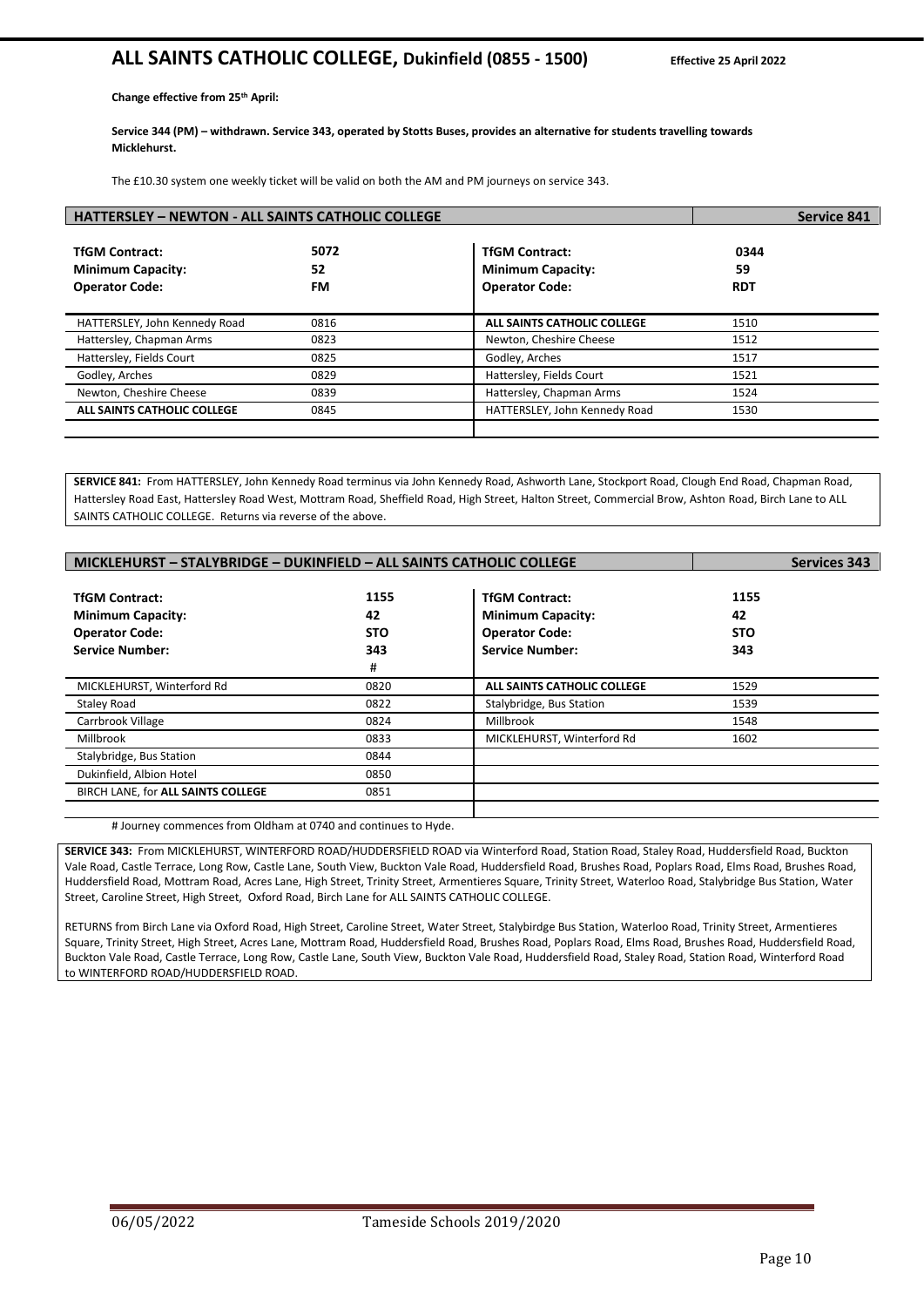# **AUDENSHAW SCHOOL (0820 - 1445) Effective 1 September <sup>2021</sup>**

| <b>DANE BANK - DENTON - AUDENSHAW SCHOOL</b><br>Service 791 |            |                               |            |  |
|-------------------------------------------------------------|------------|-------------------------------|------------|--|
| <b>TfGM Contract: Number:</b>                               | 0413       | <b>TfGM Contract: Number:</b> | 5036       |  |
| <b>Minimum Capacity:</b>                                    | 85         | <b>Minimum Capacity:</b>      | 63         |  |
| <b>Operator Code:</b>                                       | <b>RDT</b> | <b>Operator Code:</b>         | <b>STO</b> |  |
| <b>DANE BANK</b>                                            | 0725       | <b>AUDENSHAW SCHOOL</b>       | 1450       |  |
| Denton, Crown Point                                         | 0745       | <b>DANE BANK</b>              | 1505       |  |
| <b>AUDENSHAW SCHOOL</b>                                     | 0755       |                               |            |  |

**ROUTE:** From DANE BANK, Windmill Lane Post Office via Windmill Lane, Thornley Lane South, Anson Road, Windsor Road, Ash Road, Balmoral Drive, Manchester Road, Ashton Road, Denton Road, Stamford Road to AUDENSHAW SCHOOL. **Returns** via Stamford Road, Corporation Road, Taylor Lane, Seymour Street, Manchester Road, Balmoral Drive, Richmond Road, Windsor Road, Windmill Lane to DANE BANK, terminus.

| <b>AUDENSHAW SCHOOL - DUKINFIELD</b> |                                                                                    |                         | <b>Service 721</b> |
|--------------------------------------|------------------------------------------------------------------------------------|-------------------------|--------------------|
|                                      | <b>TfGM Contract: Number:</b><br><b>Minimum Capacity:</b><br><b>Operator Code:</b> | 0262<br>58<br><b>SM</b> |                    |
|                                      | <b>AUDENSHAW SCHOOL</b>                                                            | 1450                    |                    |
|                                      | Globe Square                                                                       | 1455                    |                    |
|                                      | Dukinfield, Town Hall                                                              | 1458                    |                    |
|                                      | Boyds Walk/Armadale Road                                                           | 1504                    |                    |
|                                      | DUKINFIELD, Tennyson Avenue                                                        | 1512                    |                    |

**SERVICE 721:** From AUDENSHAW SCHOOL via Stamford Road, Coronation Square, Stamford Road, Shepley Road, Ashton Street, Astley Street, King Street, Boyds Walk, Birch Lane, Oxford Road, Lodge Lane, Cheetham Hill Road, Yew Tree Lane, Tennyson Avenue to DUKINFIELD, Tennyson Avenue.

| LITTLEMOSS - DROYLSDEN - AUDENSHAW SCHOOL<br><b>Service 793</b>            |                  |                                                                            |                  |  |
|----------------------------------------------------------------------------|------------------|----------------------------------------------------------------------------|------------------|--|
| <b>TfGM Contract:</b><br><b>Minimum Capacity:</b><br><b>Operator Code:</b> | 5060<br>52<br>FM | <b>TfGM Contract:</b><br><b>Minimum Capacity:</b><br><b>Operator Code:</b> | 5060<br>52<br>FM |  |
| <b>LITTLEMOSS TERMINUS</b>                                                 | 0720             | <b>AUDENSHAW SCHOOL</b>                                                    | 1450             |  |
| Droylsden, Medlock Street                                                  | 0725             | Audenshaw, Trough                                                          | 1455             |  |
| Sunnyside Rd/Greenside Ln                                                  | 0729             | Openshaw, Half Way House                                                   | 1459             |  |
| Droylsden, Market Street                                                   | 0735             | Droylsden, Market Street                                                   | 1503             |  |
| Openshaw, Half Way House                                                   | 0744             | Droylsden Sunnyside Rd                                                     | 1510             |  |
| Audenshaw Trough                                                           | 0750             | <b>LITTLEMOSS TERMINUS</b>                                                 | 1518             |  |
| <b>AUDENSHAW SCHOOL</b>                                                    | 0755             |                                                                            |                  |  |

**SERVICE 793:** From LITTLEMOSS TERMINUS, via Littlemoss Road, Moorside Street, Market Street, Medlock Street, Sunnyside Road, Greenside Lane, Manor Road, Lewis Road, Davenport Street,(Cooper Street in opposite direction) Manchester Road Market Street, Fairfield Road, Ashton Old Road, Manchester Road, Audenshaw Road, Stamford Road to AUDENSHAW HIGH SCHOOL: Returns reverse of above.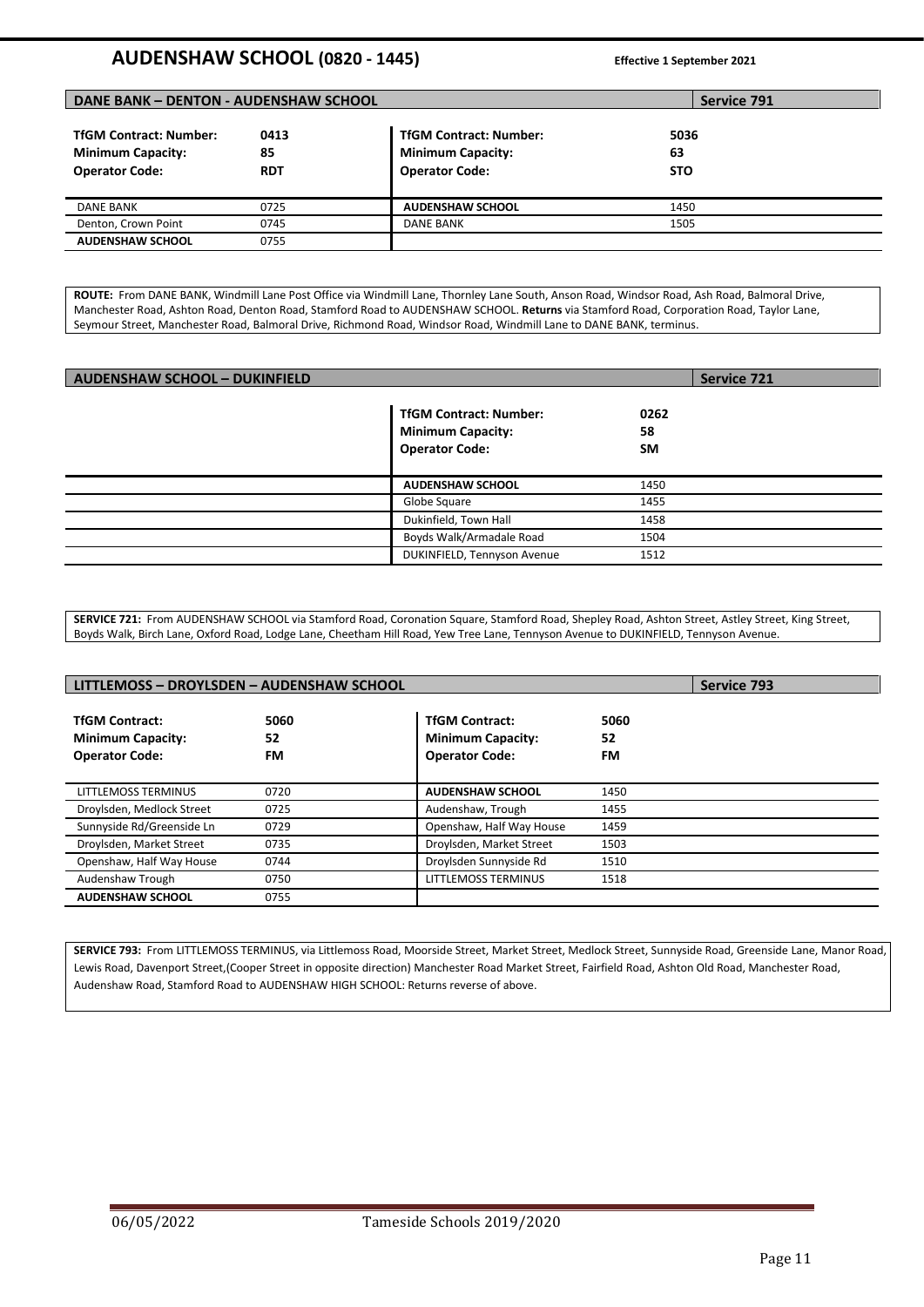# **COPLEY ACADEMY, Stalybridge (0840 - 1450) Effective 1 September <sup>2021</sup>**

#### **The following general bus services provide links to Copley Academy:**

**348:** Ashton – Stalybridge – Copley - Carrbrook

For the latest timetable information go t[o www.tfgm.com/public-transport/bus](http://www.tfgm.com/public-transport/bus)

| DARNTON ROAD - RIDGE HILL - STALYBRIDGE - COPLEY HIGH SCHOOL |            |      |                               | <b>Services 820/870</b> |
|--------------------------------------------------------------|------------|------|-------------------------------|-------------------------|
|                                                              |            |      |                               |                         |
| <b>TfGM Contract:</b>                                        | 0480       | 5079 | <b>TfGM Contract:</b>         | 0456                    |
| <b>Minimum Capacity:</b>                                     | 86         | 52   | <b>Minimum Capacity:</b>      | 90                      |
| <b>Operator Code:</b>                                        | <b>STO</b> | FM.  | <b>Operator Code:</b>         | <b>SM</b>               |
| <b>Service Number:</b>                                       | 870        | 820  | <b>Service Number:</b>        | 820                     |
|                                                              |            |      |                               |                         |
| DARNTON RD/MOSSLEY RD                                        | 0728       | 0805 | <b>COPLEY ACADEMY</b>         | 1500                    |
| Ridge Hill Estate                                            | 0735       | 0808 | Stalybridge, Bus Station      | 1509                    |
| Stalybridge, Bus Station                                     | 0743       | 0818 | Ridge Hill Estate             | 1517                    |
| Huddersfield Road/Demesne Drive                              | 0749       | 0824 | Mossley Road/Darnton Road     | 1519                    |
| <b>COPLEY ACADEMY</b>                                        | ----       | 0825 | Mossley, Brookbottom          | 1527                    |
|                                                              |            |      | HUDDERSFIELD ROAD/STALEY ROAD | 1539                    |

**SERVICE 820:** From DARNTON RD/MOSSLEY RD via Darnton Road, Springs Lane, Ridge Hill Lane, Church Walk, St George's Street, Ridge Hill Lane, Stamford Street, Rassbottom Street, Market Street, Stalybridge Bus Station, Waterloo Road, Market Street, Stamford Street, Portland Place, Mottram Road, Huddersfield Road, Demesne Drive to COPLEY ACADEMY. Returns via Demesne Drive, Huddersfield Road, Mottram Road, Acres Lane, Trinity Street, Armentieres Square, Trinity Street, Waterloo Road, Stalybridge Bus Station, Market Street, Rassbottom Street, Stamford Street, Ridge Hill Lane, Springs Lane, Ridge Hill Lane, Church Walk, St Georges Street, Darnton Road, Mossley Road, Stamford Street, Arundel Street, Stamford Road, Manchester Road, Stanhope Street, Egmont Street, Station Road, Winterford Road, Huddersfield Road to HUDDERSFIELD ROAD/STALEY ROAD.

**SERVICE 870:** From DARNTON RD/MOSSLEY RD via Darnton Road, Springs Lane, Ridge Hill Lane, Church Walk, St George's Street, Ridge Hill Lane, Stamford Street, Rassbottom Street, Market Street, Stalybridge Bus Station, Waterloo Road, Portland Place, Mottram Road, Huddersfield Road to Huddersfield Road/Demesne Drive for COPLEY ACADEMY.

| MOSSLEY/CARRBROOK - COPLEY ACADEMY                                         |                          | Service 343 |
|----------------------------------------------------------------------------|--------------------------|-------------|
| <b>TfGM Contract:</b><br><b>Minimum Capacity:</b><br><b>Operator Code:</b> | 1155<br>42<br><b>STO</b> |             |
| MOSSLEY, Brookbottom                                                       | 0733                     |             |
| Mossley, Train Station                                                     | 0737                     |             |
| Micklehurst, Winterford Road                                               | 0746                     |             |
| Carrbrook, South View                                                      | 0755                     |             |
| <b>Buckton Castle</b>                                                      | 0757                     |             |
| Millbrook                                                                  | 0759                     |             |
| <b>COPLEY ACADEMY</b>                                                      | 0804                     |             |

**SERVICE 343:** FROM Mossley, Brookbottom Via Arundel Street, Stamford Road, Manchester Road, Huddersfield Road, Moorlands Drive, Lower Hey Lane, Huddersfield Road, Winterford Road, Station Road, Staley Road, Huddersfield Road, Buckton Vale Road, Castle Terrace, Long Row, Castle Lane, South View, Buckton Vale Road, Huddersfield Road, Brushes Road, Poplars Road, Elms Road, Brushes Road, Huddersfield Road to COPLEY ACADEMY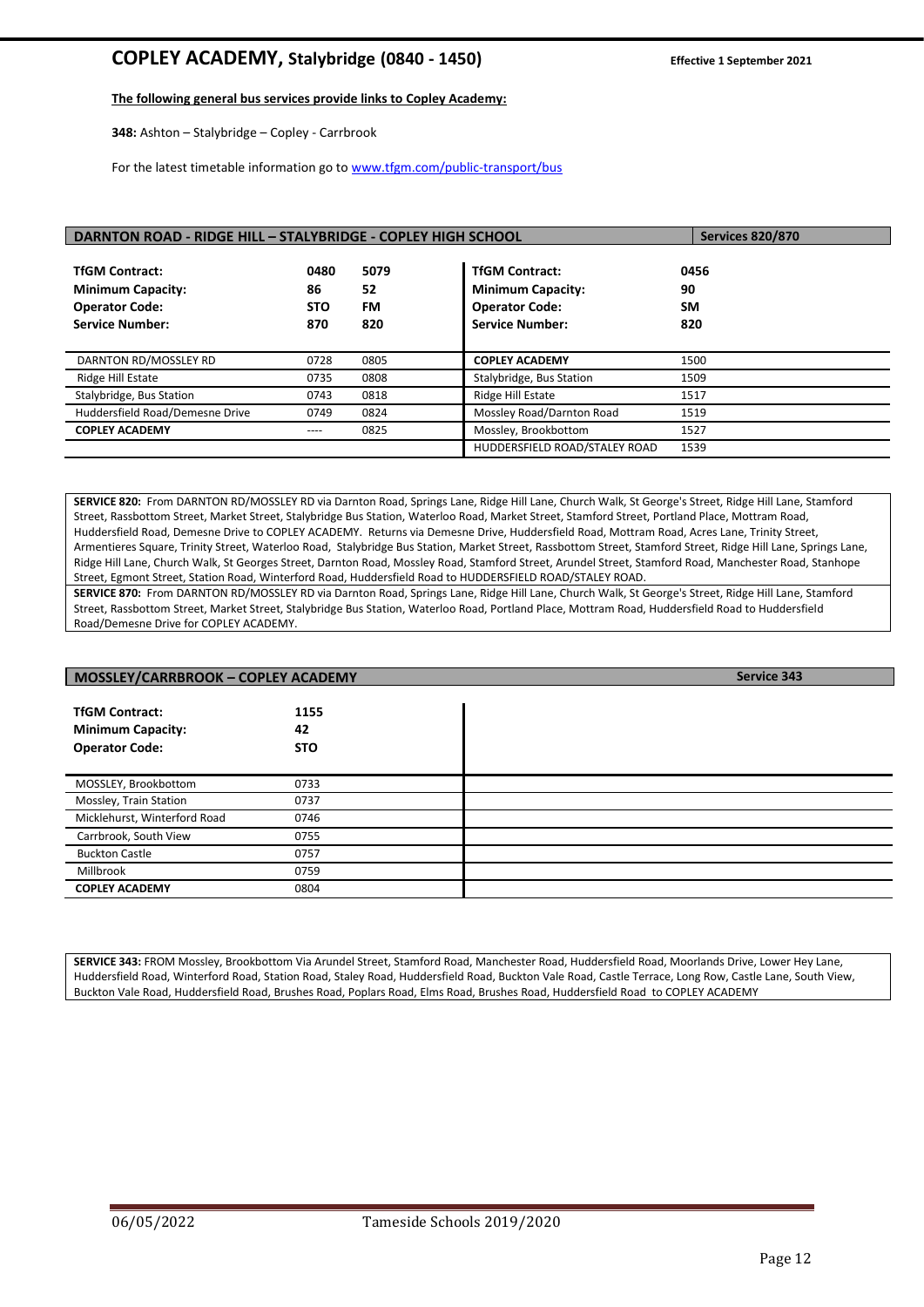# **DENTON COMMUNITY COLLEGE (0840 - 1450) Effective 1 September <sup>2021</sup>**

#### **The following general bus services provide links to Denton Community College:**

**202:** Gee Cross – Hyde – Denton - Manchester

For the latest timetable information go t[o www.tfgm.com/public-transport/bus](http://www.tfgm.com/public-transport/bus)

| DANE BANK - DENTON - DENTON COMMUNITY COLLEGE                              | Service 701             |                                                                            |                         |
|----------------------------------------------------------------------------|-------------------------|----------------------------------------------------------------------------|-------------------------|
| <b>TfGM Contract:</b><br><b>Minimum Capacity:</b><br><b>Operator Code:</b> | 0364<br>70<br><b>SM</b> | <b>TfGM Contract:</b><br><b>Minimum Capacity:</b><br><b>Operator Code:</b> | 0432<br>90<br><b>SM</b> |
| THORNLEY LANE SOUTH/CROMWELL AVENUE                                        | 0752                    | <b>DENTON C.C. GROUNDS</b>                                                 | 1500                    |
| <b>Balmoral Drive</b>                                                      | 0758                    | <b>Balmoral Drive</b>                                                      | 1507                    |
| <b>Denton Station</b>                                                      | 0803                    | Dane Bank, Terminus                                                        | 1510                    |
| <b>DENTON C.C. GROUNDS</b>                                                 | 0806                    | THORNLEY LANE SOUTH/ANSON ROAD                                             | 1512                    |

**SERVICE 701:** From DANE BANK, Thornley Lane South/Cromwell Avenue via Thornley Lane South, Anson Road, Windsor Road, Ash Road, Balmoral Drive, Manchester Road, Manchester Road North, Seymour Street, Taylor Lane for DENTON COMMUNITY COLLEGE GROUNDS. **Returns:** FROM DENTON COMMUNITY COLLEGE GROUNDS, Taylor Street, Seymour Street, Manchester Road South, Manchester Road, Balmoral Drive, Richmond Road, Windsor Road, Windmill Lane, Thornley Lane South to JUNCTION WITH ANSON ROAD.

| <b>HAUGHTON GREEN - DENTON COMMUNITY COLLEGE</b> | <b>Service 847</b>                                                         |                         |
|--------------------------------------------------|----------------------------------------------------------------------------|-------------------------|
|                                                  | <b>TfGM Contract:</b><br><b>Minimum Capacity:</b><br><b>Operator Code:</b> | 0364<br>70<br><b>SM</b> |
|                                                  | <b>DENTON COMM. COLLEGE</b>                                                | 1500                    |
|                                                  | Crown Point                                                                | 1508                    |
|                                                  | Haughton Green                                                             | 1515                    |
|                                                  | HYDE, ALFRED ST/MANCHESTER RD                                              | 1519                    |
|                                                  |                                                                            |                         |

**SERVICE 847** via DENTON COMMUNITY COLLEGE GROUNDS via Egerton Street, Corporation Road, Taylor Lane, Seymour Street, Manchester Road, Hyde Road, Stockport Road, Two Trees Lane, Mancunian Road, Haughton Green Road, Mill Lane, Read Street, Alfred Street to HYDE, ALFRED STREET/MANCHESTER RD.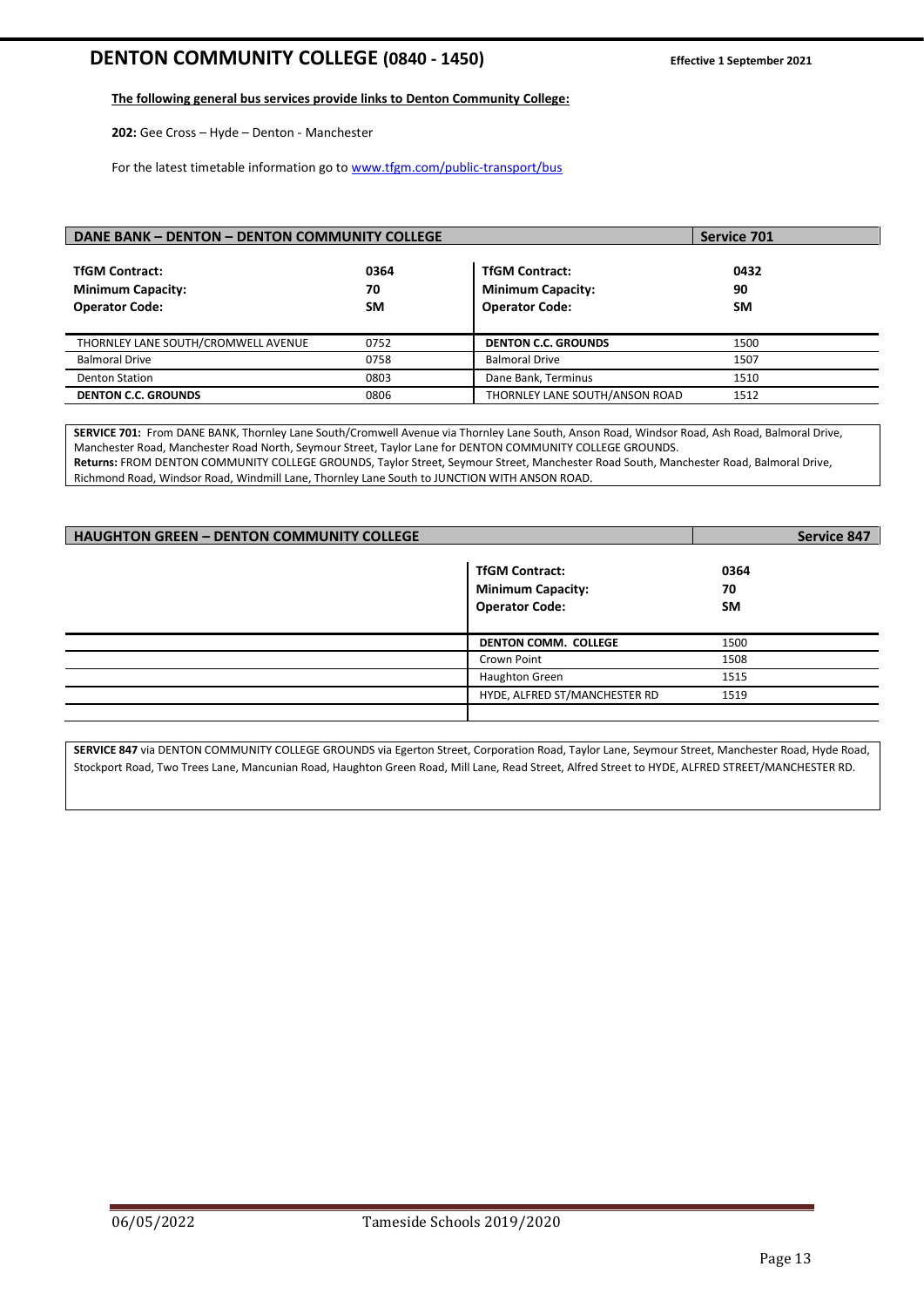# **DROYLSDEN ACADEMY (0830 – 1445 Tue -Fri/1545 Mon) Effective 1 September <sup>2021</sup>**

| <b>DROYLSDEN ACADEMY - SMALLSHAW</b> |                                                                            |                               | Service 731                  |  |
|--------------------------------------|----------------------------------------------------------------------------|-------------------------------|------------------------------|--|
|                                      | <b>TfGM Contract:</b><br><b>Minimum Capacity:</b><br><b>Operator Code:</b> | 0074<br>91<br>SM<br><b>NM</b> | 0262<br>58<br><b>SM</b><br>М |  |
|                                      | <b>DROYLSDEN ACADEMY</b>                                                   | 1445                          | 1545                         |  |
|                                      | <b>Ashton Moss</b>                                                         | 1456                          | 1556                         |  |
|                                      | Smallshaw, Broadoak Hotel                                                  | 1505                          | 1605                         |  |
|                                      | ST DAMIAN'S RC HIGH SCHOOL                                                 | 1511                          | 1611                         |  |

**ROUTE:** DROYLSDEN ACADEMY via Manor Road, Greenside Lane, Market Street, Ashton Road, Droylsden Road, Manchester Road, Lord Sheldon Way, Wellington Road, Oldham Road, Wilshaw Lane, Wood Lane, Alt Road, St Alban's Avenue to LEES ROAD/ST DAMIAN'S RC HIGH SCHOOL.

M Monday only NM Not Monday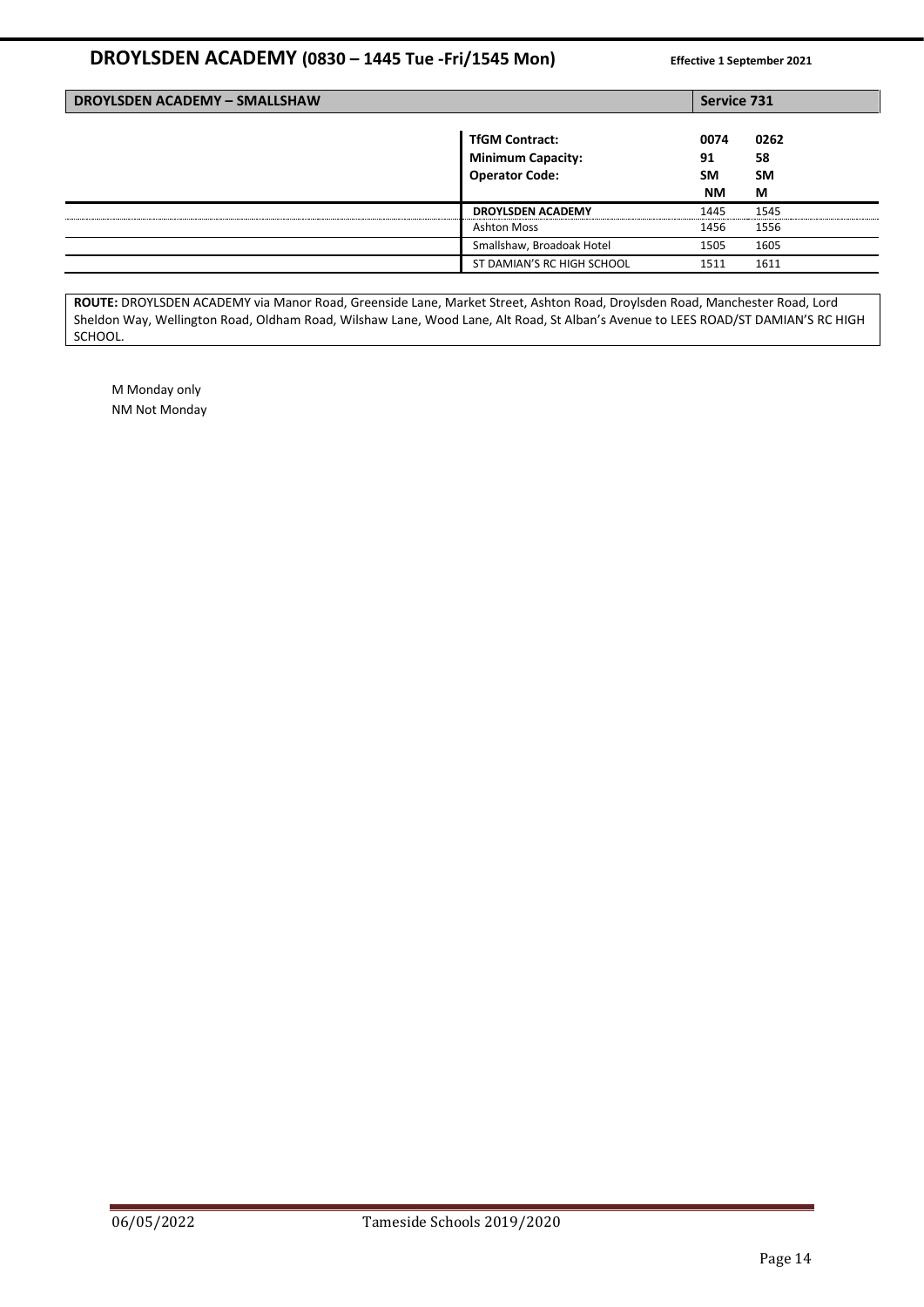# **FAIRFIELD HIGH SCHOOL FOR GIRLS (0800 - 1450) Effective 1 November <sup>2021</sup>**

#### **The following general bus services provide links to Fairfield High School for Girls:**

**347:** Ashton – Denton – Haughton Green Circular

For the latest timetable information go t[o www.tfgm.com/public-transport/bus](http://www.tfgm.com/public-transport/bus)

| <b>FAIRFIELD HIGH SCHOOL - DENTON - HAUGHTON GREEN</b> |           |  | Service 747 |
|--------------------------------------------------------|-----------|--|-------------|
|                                                        |           |  |             |
| <b>TfGM Contract:</b>                                  | 0419      |  |             |
| <b>Minimum Capacity:</b>                               | 90        |  |             |
| <b>Operator Code:</b>                                  | <b>SM</b> |  |             |
| <b>Service</b>                                         | 747       |  |             |
|                                                        |           |  |             |
| <b>TWO TREES SCHOOL</b>                                | 0700      |  |             |
| <b>Haughton Green</b>                                  | 0705      |  |             |
| Crown Point                                            | 0720      |  |             |
| Guide Bridge, Station                                  | 0731      |  |             |
| <b>FAIRFIELD HIGH SCHOOL</b>                           | 0750      |  |             |

**SERVICE 747:** From TWO TREES SCHOOL via Two Trees Lane, Haughton Green Road, Mancunian Road, Lancaster Road, Two Trees Lane, Stockport Road, Ashton Road, Denton Road, Guide Lane, Audenshaw Road, Manchester Road, Ashton Old Road, Gransmoor Road, Toxteth Street, Bowness Street, Ashton Old Road TO FAIRFIELD SCHOOL.

| <b>DANE BANK - FAIRFIELD HIGH SCHOOL</b>                                               |                                 |                                                                                        | Service 700                     |
|----------------------------------------------------------------------------------------|---------------------------------|----------------------------------------------------------------------------------------|---------------------------------|
| <b>TfGM Contract:</b><br><b>Minimum Capacity:</b><br><b>Operator Code:</b><br>Service: | 0217<br>43<br><b>BPT</b><br>700 | <b>TfGM Contract:</b><br><b>Minimum Capacity:</b><br><b>Operator Code:</b><br>Service: | 5054<br>85<br><b>BEV</b><br>700 |
| MANCHESTER ROAD/HULME ROAD                                                             | 0705                            | <b>FAIRFIELD HIGH SCHOOL</b>                                                           | 1500                            |
| Dane Bank, Windmill Lane                                                               | 0713                            | Stamford Rd/Corporation Rd                                                             | 1506                            |
| <b>Denton Station</b>                                                                  | 0729                            | <b>DANE BANK</b>                                                                       | 1516                            |
| Stamford Road/Corporation Road                                                         | 0735                            |                                                                                        |                                 |
| <b>FAIRFIELD HIGH SCHOOL</b>                                                           | 0745                            |                                                                                        |                                 |

**SERVICE 700:** From MANCHESTER ROAD/HULME ROAD via Manchester Road, Balmoral Drive, Richmond Road, Windsor Road, Windmill Lane, Thornley Lane South, Anson Road, Windsor Road, Hulme Road, Manchester Road, Manchester Road North, Seymour Street, Taylor Lane, Corporation Road, Stamford Road, Audenshaw Road, Manchester Road, Ashton Old Road, Gransmoor Road, Toxteth Street, Bowness Street, Ashton Old Road to FAIRFIELD HIGH SCHOOL. Returns via Manchester Road, Audenshaw Road, Stamford Road, Corporation Road, Taylor Lane, Seymour Street, Manchester Road South, Manchester Road, Balmoral Drive, Richmond Road, Windsor Road, Windmill Lane to DANE BANK.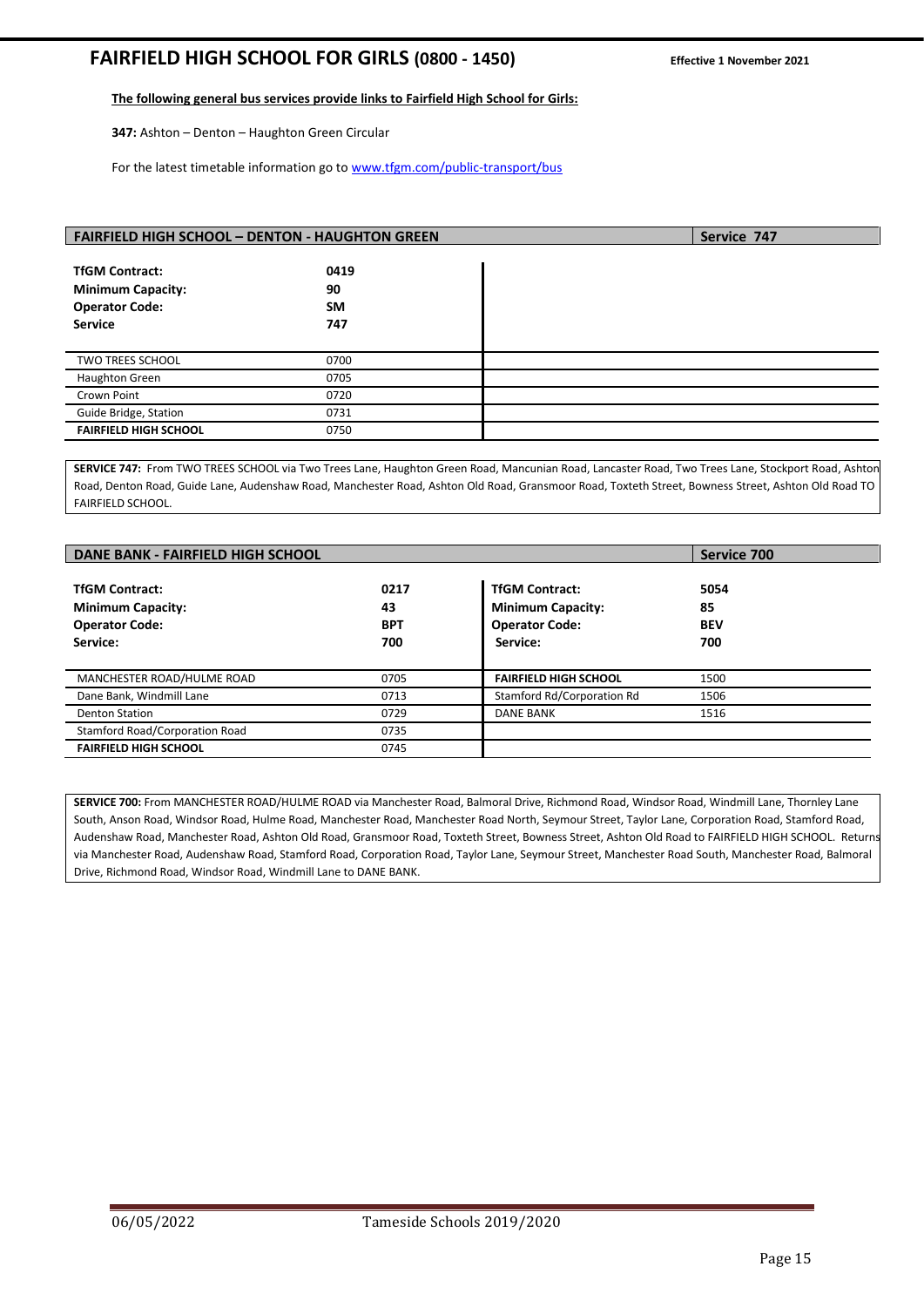# **GREAT ACADEMY ASHTON (0840 - 1445) Effective 10 January <sup>2022</sup>**

#### **The following general bus services provide links to Great Academy Ashton:**

**231:** Ashton – Denton – Haughton Green Circular **336**: Ashton – Hazelhurst Circular **337:** Ashton – Hazelhurst Circular

For the latest timetable information go t[o www.tfgm.com/public-transport/bus](http://www.tfgm.com/public-transport/bus)

| <b>GUIDE BRIDGE - CROWHILL - ASHTON - GREAT ACADEMY ASHTON</b>             | <b>Service 851</b> |                                                                            |                  |
|----------------------------------------------------------------------------|--------------------|----------------------------------------------------------------------------|------------------|
| <b>TfGM Contract:</b><br><b>Minimum Capacity:</b><br><b>Operator Code:</b> | 5079<br>52<br>FM   | <b>TfGM Contract:</b><br><b>Minimum Capacity:</b><br><b>Operator Code:</b> | 5079<br>52<br>FM |
| GUIDE BRIDGE, Stockport Road/Audenshaw Road                                | 0740               | <b>GREAT ACADEMY ASHTON</b>                                                | 1455             |
| Crowhill, Knowle Ave                                                       | 0748               | Crowhill, Knowle Avenue                                                    | 1507             |
| <b>GREAT ACADEMY ASHTON</b>                                                | 0800               | GUIDE BRIDGE, Stockport Road/Audenshaw                                     | 1515             |
|                                                                            |                    |                                                                            |                  |

**SERVICE 851:** From GUIDE BRIDGE, Stockport Road/Audenshaw Road via Stockport Road, William Street, Manchester Road, Chester Square, Margaret Street, Cotton Street West, Katherine Street, Richmond Street, Knowle Avenue, (Right) Taunton Road, Oldham Road, Wilshaw Lane, Wood Lane, Broadoak Road to GREAT ACADEMY ASHTON, Grounds.

**Returns:** GREAT ACADEMY ASHTON, Grounds via Broadoak Road, Wood Lane, Wilshaw Lane, left Oldham Road, Taunton Road, Knowle Avenue, Richmond Street, Katherine Street, Margaret Street, Chester Square, Stockport Road to GUIDE BRIDGE, Stockport Road/Audenshaw Road.

| <b>OLDHAM - GREAT ACADEMY ASHTON</b>                                       |                  |                                                                            | Service 774             |
|----------------------------------------------------------------------------|------------------|----------------------------------------------------------------------------|-------------------------|
| <b>TfGM Contract:</b><br><b>Minimum Capacity:</b><br><b>Operator Code:</b> | 0488<br>85<br>FM | <b>TfGM Contract:</b><br><b>Minimum Capacity:</b><br><b>Operator Code:</b> | 0055<br>90<br><b>SM</b> |
| <b>OLDHAM, Bus Station</b>                                                 | 0734             | <b>GREAT ACADEMY ASHTON</b>                                                | 1500                    |
| Abbey Hills, Welcome Inn                                                   | 0747             | Holts Estate                                                               | 1510                    |
| Holts Estate                                                               | 0754             | Abbey Hills, Welcome Inn                                                   | 1516                    |
| <b>GREAT ACADEMY ASHTON</b>                                                | 0810             | <b>OLDHAM BUS STATION</b>                                                  | 1526                    |

**SERVICE 774:** From OLDHAM, Bus Station via West Street, King Street, Park Road, Abbey Hills Road, Whitby Road, Furness Avenue, Alt Lane, Abbey Hills Road, Lees New Road, Wildmoor Avenue, Lees New Road, Lees Road, Broadoak Road to GREAT ACADEMY ASHTON, Grounds. **Returns:** GREAT ACADEMY ASHTON, Grounds via Broadoak Road, Lees Road, Lees New Road, Wildmoor Avenue (Clockwise), Lees New Road, Abbey Hills Road, Alt Lane, Furness Avenue, Whitby Road, Abbey Hills Road, Park Road, King Street, West Street to Oldham Bus Station.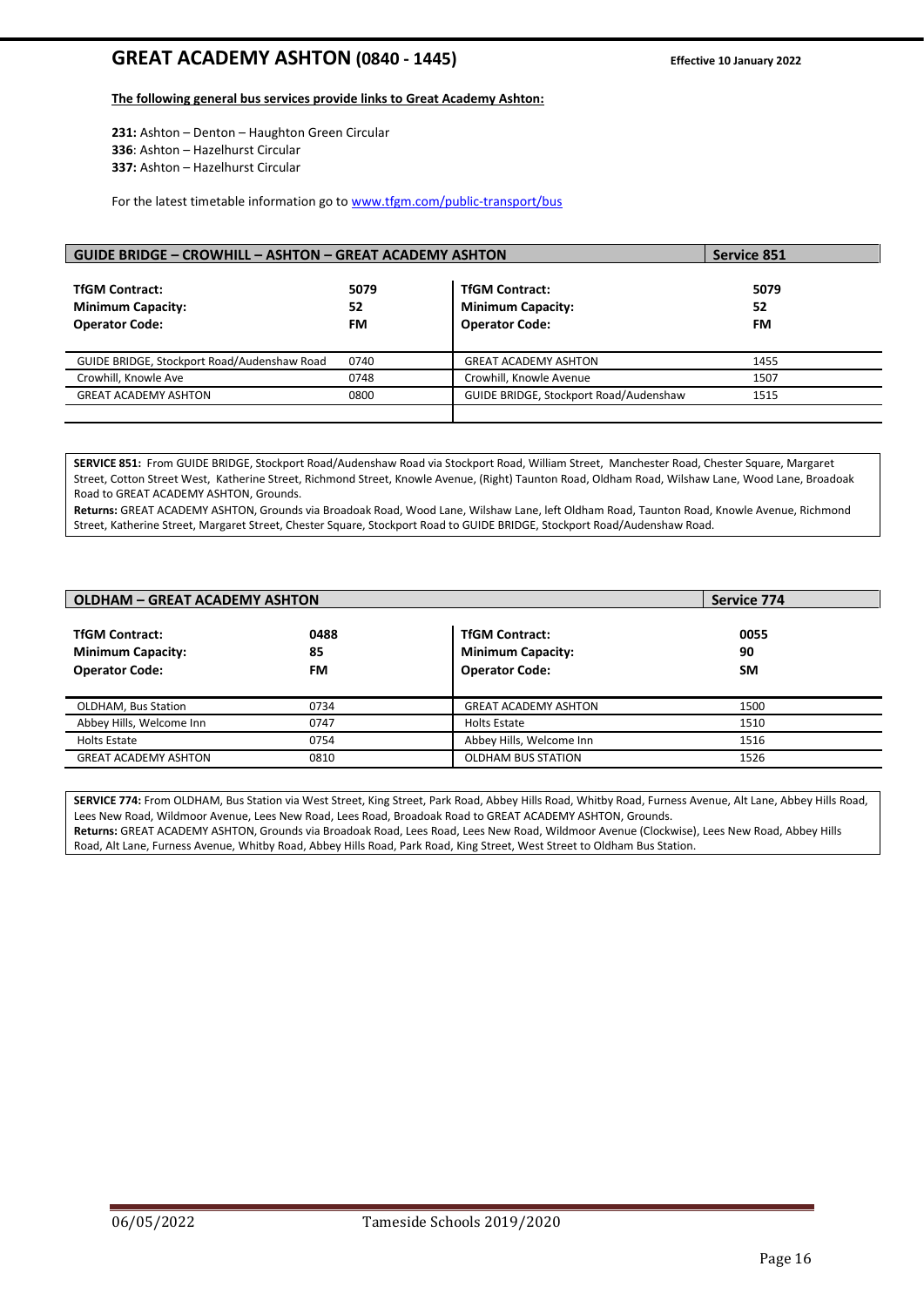| <b>ASHTON - LAURUS RYECROFT</b>                                            |                          |                                                                            | Service 732                                                            |
|----------------------------------------------------------------------------|--------------------------|----------------------------------------------------------------------------|------------------------------------------------------------------------|
| <b>TfGM Contract:</b><br><b>Minimum Capacity:</b><br><b>Operator Code:</b> | 0299<br>52<br><b>STO</b> | <b>TfGM Contract:</b><br><b>Minimum Capacity:</b><br><b>Operator Code:</b> | 5060<br>5060<br>52<br>52<br><b>FIR</b><br><b>FIR</b><br>W<br><b>NW</b> |
| <b>ASHTON, Bus Station</b>                                                 | 0745                     | LAURUS RYECROFT SCHOOL                                                     | 1525<br>1335                                                           |
| Newmarket Road/Taunton Road                                                | 0752                     | Newmarket Road/Taunton Road                                                | 1533<br>1343                                                           |
| <b>LAURUS RYECROFT</b>                                                     | 0800                     | Ashton, Bus Station                                                        | 1540<br>1350                                                           |
|                                                                            |                          |                                                                            |                                                                        |

**ROUTE:** From ASHTON, Bus Station via Wellington Road, Turner Lane, Alexandra Road, Henrietta Street, Broadoak Road, Wood Lane, Wilshaw Lane, Newmarket Road, Lumb Lane to LAURUS RYECROFT SCHOOL. **Returns** from LAURUS RYECROFT SCHOOL via Lumb Lane, Newmarket Road, Wilshaw Lane, Wood Lane, Broadoak Road, Henrietta Street, Alexandra Road, Turner Lane, Wellington Road to ASHTON, Bus Station.

W Wednesday only NW Not Wednesday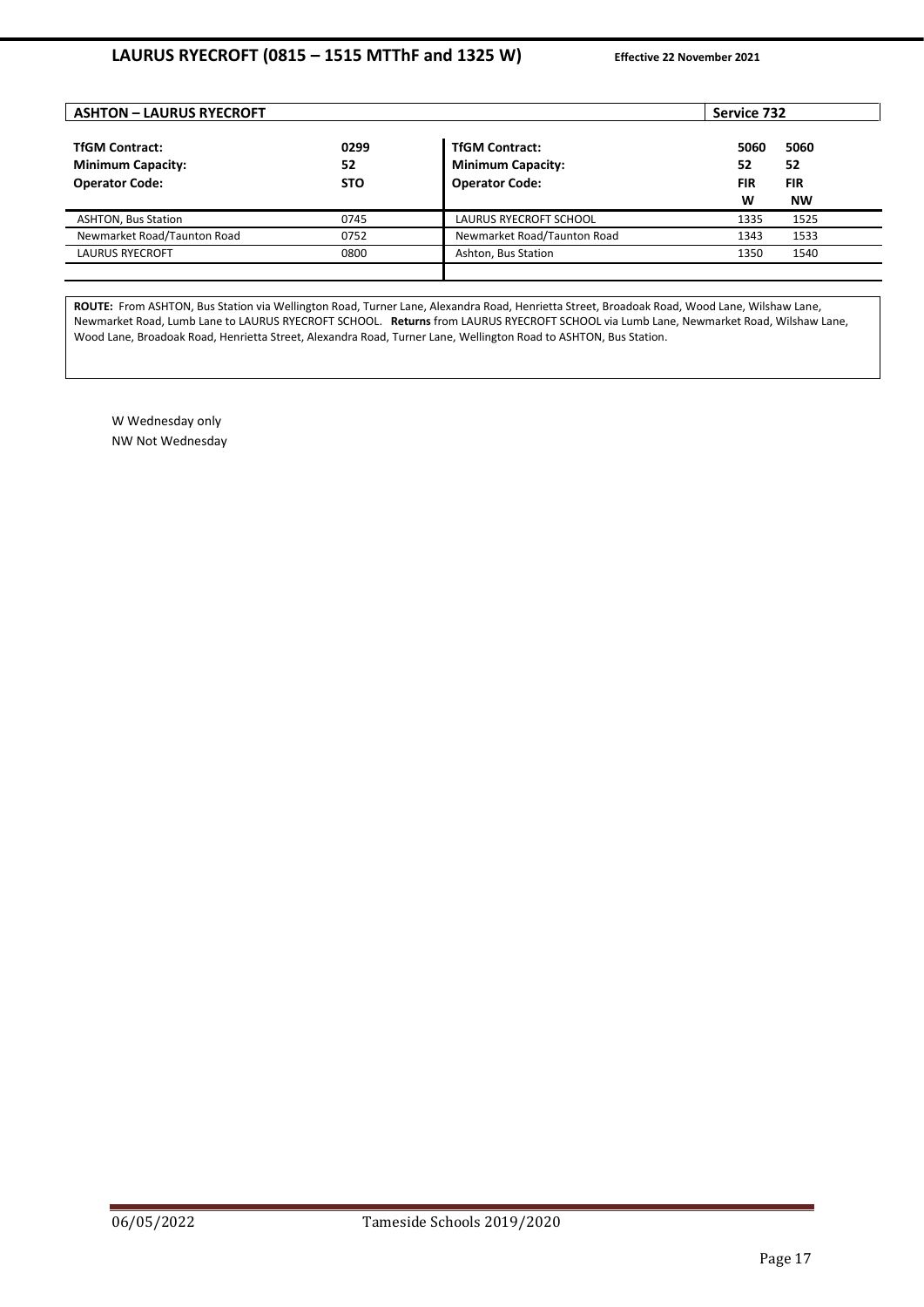# **LONGDENDALE HIGH SCHOOL, Hollingworth (0830 - 1450)**

**th May 2022**

| <b>BROADBOTTOM - MOTTRAM - LONGDENDALE HIGH SCHOOL</b> | Service 842 |                                                                                                        |            |
|--------------------------------------------------------|-------------|--------------------------------------------------------------------------------------------------------|------------|
|                                                        |             |                                                                                                        |            |
| <b>TfGM Contract:</b>                                  | 5081        | <b>TfGM Contract:</b>                                                                                  | 5081       |
| <b>Minimum Capacity:</b>                               | 74          | <b>Minimum Capacity:</b>                                                                               | 74         |
| <b>Operator Code:</b>                                  | <b>BEV</b>  | <b>Operator Code:</b>                                                                                  | <b>BEV</b> |
|                                                        | #           |                                                                                                        | #          |
| Broadbottom, Lower Market Street                       | 0747        | LONGDENDALE HIGH SCHOOL                                                                                | 1500       |
| Hollingworth, Gun Inn                                  | 0811        | Hollingworth, Gun Inn                                                                                  | 1504       |
| <b>LONGDENDALE HIGH SCHOOL</b>                         | 0815        | Broadbottom, Lower Market Street                                                                       | 1521       |
|                                                        |             | Himited stans service. No stanning points between Longdondale HS and Proadbottom Poad, Mottram Library |            |

*\** Service. No stopping points between Longdend

**ROUTE:** From Broadbottom via Lower Market Street, Market Street, Mottram Road, Broadbottom Road, Market Street, Mottram Moor, Market Street, Spring Street to LONGDENDALE HIGH SCHOOL. Returns via Spring Street, Market Street, Mottram Moor, Market Street, Broadbottom Road, Mottram Road, Market Street to BROADBOTTOM, Lower Market Street..

| <b>STALYBRIDGE- LONGDENDALE HIGH SCHOOL</b>                                |                              |                                                                            | <b>Service 817</b>           |
|----------------------------------------------------------------------------|------------------------------|----------------------------------------------------------------------------|------------------------------|
| <b>TfGM Contract:</b><br><b>Minimum Capacity:</b><br><b>Operator Code:</b> | 0460<br>90<br><b>SM</b><br>@ | <b>TfGM Contract:</b><br><b>Minimum Capacity:</b><br><b>Operator Code:</b> | 0460<br>90<br><b>SM</b><br>@ |
| STAMFORD STREET/SIDEBOTTOM STREET                                          | 0730                         | <b>LONGDENDALE HIGH SCHOOL</b>                                             | 1500                         |
| Stocks Lane/Hawke Street                                                   | 0737                         | <b>Stalvhill Drive</b>                                                     | 1524                         |
| Stalyhill Drive                                                            | 0748                         | <b>Stocks Lane/Taylor Street</b>                                           | 1529                         |
| <b>LONGDENDALE HIGH SCHOOL</b>                                             | 0812                         | STAMFORD STREET/HAMILTON STREET                                            | 1534                         |

@ Last picking up/first dropping off point is Stalyhill Drive/Mottram Old Road

**ROUTE:** From STAMFORD STREET/SIDEBOTTOM STREET via Stamford Street, Portland Place, Mottram Road, Stocks Lane, Mottram Old Road, Stalyhill Drive, Mottram Old Road, Mottram Road, Roe Cross Road, Back Moor, Mottram Moor, Market Street, Spring Street to LONGDENDALE HIGH SCHOOL. **Returns**: FROM LONGDENDALE HIGH SCHOOL via Spring Street, Market Street, Mottram Moor, Back Moor, Roe Cross Road, Mottram Road, Mottram Old Road, Stalyhill Drive, Mottram Old Road, Stocks Lane, Mottram Road, Portland Place, Stamford Street to STAMFORD STREET/HAMILTON STREET.

| RIDGE HILL - DUKINFIELD - LONGDENDALE HIGH SCHOOL                          |                          |                                                                            | <b>Service 838</b>       |
|----------------------------------------------------------------------------|--------------------------|----------------------------------------------------------------------------|--------------------------|
| <b>TfGM Contract:</b><br><b>Minimum Capacity:</b><br><b>Operator Code:</b> | 0424<br>86<br><b>STO</b> | <b>TfGM Contract:</b><br><b>Minimum Capacity:</b><br><b>Operator Code:</b> | 0424<br>86<br><b>STO</b> |
| SPRINGS LANE/DARNTON ROAD                                                  | 0705                     | LONGDENDALE HIGH SCHOOL                                                    | 1501                     |
| Dukinfield, All Saints Catholic College                                    | 0722                     | Godley, Arches                                                             | 1524                     |
| Newton, Bay Horse                                                          | 0730                     | Newton, Bay Horse                                                          | 1531                     |
| <b>Godley Arches</b>                                                       | 0743                     | Dukinfield, All Saints Catholic College                                    | 1539                     |
| <b>LONGDENDALE HIGH SCHOOL</b>                                             | 0811                     | RIDGE HILL LANE/ST GEORGE'S STREET                                         | 1551                     |

**ROUTE:** From SPRINGS LANE/DARNTON ROAD via Springs Lane, Ridge Hill Lane, Stamford Street, Clarence Street, Sandy Lane, Hyde Street, Oxford Road, Birch Lane, Ashton Road, Talbot Road, Victoria Street, Commercial Brow, Halton Street, High Street, Sheffield Road, Mottram Road, Hyde Road, Mottram Moor, Market Street, Spring Street to LONGDENDALE HIGH SCHOOL. **Returns**: Via the reverse of the above route to Oxford Road then Sandy Lane and the reverse of the above to Springs Lane then Ridge Hill Lane to RIDGE HILL LANE/ST GEORGE'S STREET.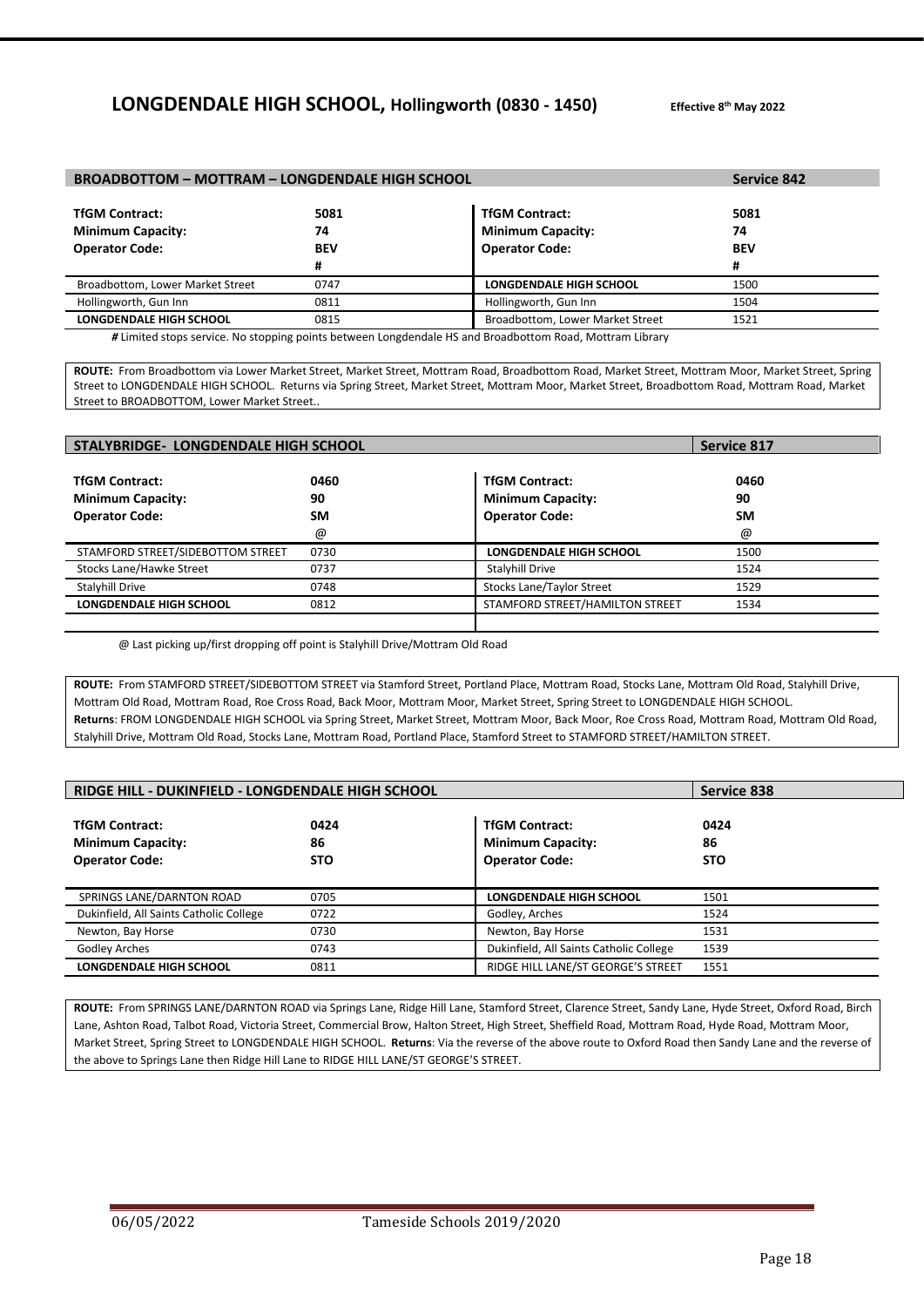# **LONGDENDALE HIGH SCHOOL continued**

| <b>HYDE - HATTERSLEY - LONGDENDALE HIGH SCHOOL</b>                         |                         |                                                                            | <b>Service 837</b> |
|----------------------------------------------------------------------------|-------------------------|----------------------------------------------------------------------------|--------------------|
| <b>TfGM Contract:</b><br><b>Minimum Capacity:</b><br><b>Operator Code:</b> | 0081<br>84<br><b>FM</b> | <b>TfGM Contract:</b><br><b>Minimum Capacity:</b><br><b>Operator Code:</b> | 0081<br>84<br>FM   |
| HYDE, MARKET                                                               | 0725                    | <b>LONGDENDALE HIGH SCHOOL</b>                                             | 1500               |
| <b>DOWSON RD/GROSVENOR ST</b>                                              | 0727                    | John Kennedy Road                                                          | 1515               |
| Gee Cross, Grapes Hotel                                                    | 0730                    | Hattersley, Station                                                        | 1522               |
| Hattersley, Chapman Arms                                                   | 0744                    | Hattersley, Chapman Arms                                                   | 1525               |
| <b>Hattersley Station</b>                                                  | 0747                    | Gee Cross, Grapes Hotel                                                    | 1533               |
| John Kennedy Road                                                          | 0757                    | Dowson Rd/Grosvenor St                                                     | 1535               |
| <b>LONGDENDALE HIGH SCHOOL</b>                                             | 0817                    | <b>HYDE, MARKET</b>                                                        | 1537               |

ROUTE: From HYDE, MARKET via Market Street, Dowson Road, Stockport Road, Mottram Old Road, Stockport Road, Clough End Road Stockport Road, Chapman Road, Hattersley Road West, Underwood Road, Ashworth Lane, John Kennedy Road, Hyde Road, Mottram Moor, Market Street Spring Street LONGDENDALE HIGH SCHOOL. Returns via the reverse of the above.

| HYDE - HATTERSLEY - LONGDENDALE HIGH SCHOOL                                |                   |                                                                            | Service 846       |
|----------------------------------------------------------------------------|-------------------|----------------------------------------------------------------------------|-------------------|
| <b>TfGM Contract:</b><br><b>Minimum Capacity:</b><br><b>Operator Code:</b> | 0327<br>74<br>FM. | <b>TfGM Contract:</b><br><b>Minimum Capacity:</b><br><b>Operator Code:</b> | 0327<br>74<br>FM. |
| HYDE, Clarendon Place                                                      | 0732              | <b>LONGDENDALE HIGH SCHOOL</b>                                             | 1500              |
| Godley, Station                                                            | 0737              | Hollingworth, Gun Inn                                                      | 1504              |
| Hattersley, Fields Farm Road                                               | 0744              | Hattersley, John Kennedy Road                                              | 1515              |
| Hattersley, John Kennedy Road                                              | 0755              | Hattersley, Fields Farm Road                                               | 1525              |
| Hollingworth, Gun Inn                                                      | 0811              | Godley, Station                                                            | 1530              |
| <b>LONGDENDALE HIGH SCHOOL</b>                                             | 0815              | HYDE, Clarendon Place                                                      | 1535              |

**ROUTE:** From HYDE, Clarendon Place via Mottram Road, Hattersley Road West, Fields Farm Road, Hattersley Road East, Underwood Road, Ashworth Lane, John Kennedy Road, Hyde Road, Mottram Moor, Market Street, Spring Street to LONGDENDALE HIGH SCHOOL. **Returns:** via reverse of above route.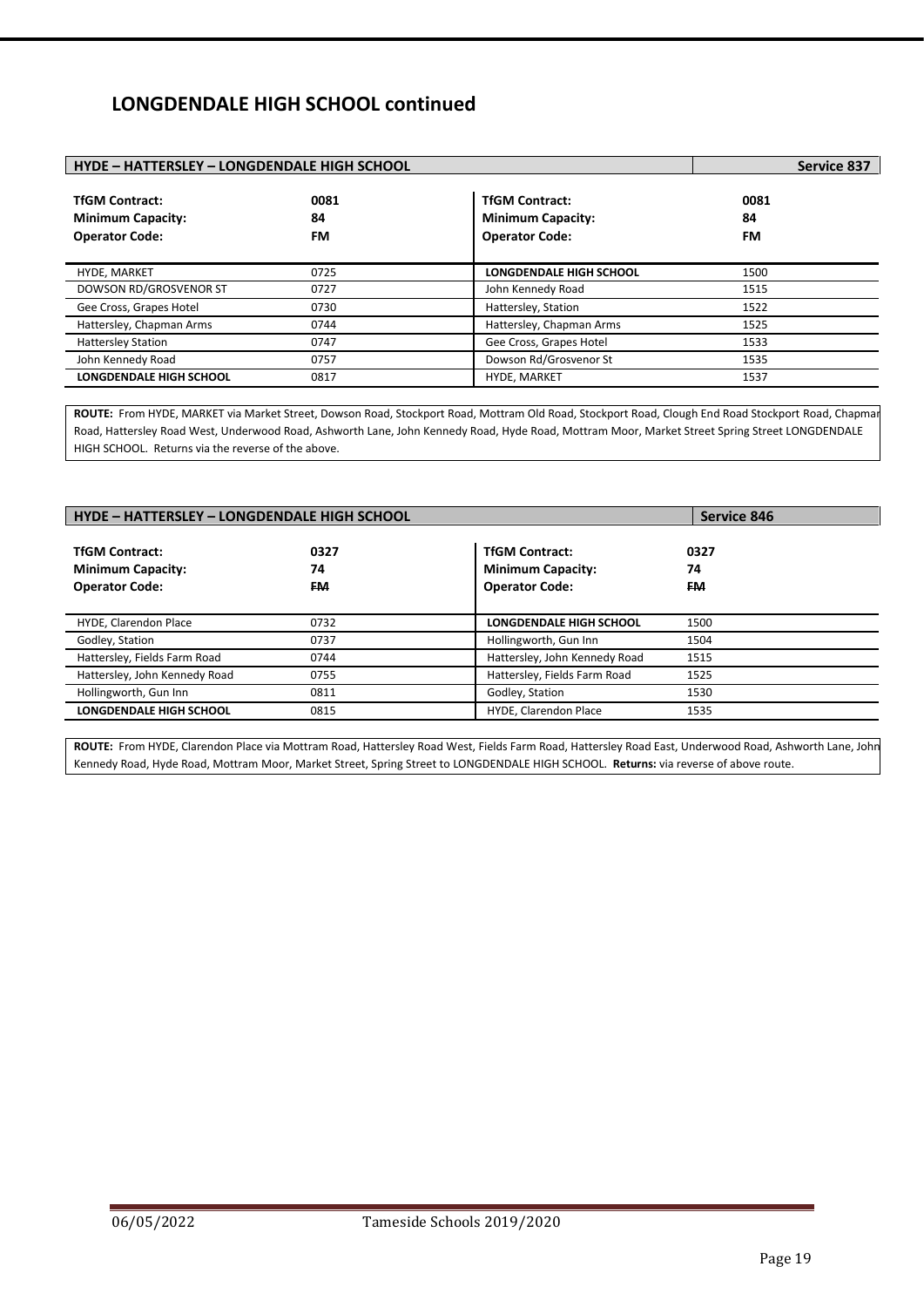# **MOSSLEY HOLLINS HIGH SCHOOL (0845 - 1500) Effective 25 April 2022**

#### **The following general bus service provides links to Mossley Hollins High School:**

**350:** Ashton – Tameside Hospital – Uppermill - Oldham

For the latest timetable information go t[o www.tfgm.com/public-transport/bus](http://www.tfgm.com/public-transport/bus)

#### **Changes effective from 25 April 2022:**

Service 803 – withdrawn. In the morning students can travel on existing service 343. Afternoon trip withdrawn and replaced by equivalent journey on service 343. Students travelling on service 343 should purchase the weekly System one ticket available for £10.30.

Service 870 – 1509 short journey to Carrbrook withdrawn. Students can travel on existing service 343.

| <b>HYDE - STALYBRIDGE - MOSSLEY HOLLINS</b>                                                  |                                                        |                                 |                                                                                              |                                 |                                 | <b>Service 343</b> |
|----------------------------------------------------------------------------------------------|--------------------------------------------------------|---------------------------------|----------------------------------------------------------------------------------------------|---------------------------------|---------------------------------|--------------------|
|                                                                                              | RIDGE HILL - STALYBRIDGE - MOSSLEY HOLLINS HIGH SCHOOL |                                 |                                                                                              |                                 |                                 | Service 870        |
| <b>TfGM Contract:</b><br><b>Minimum Capacity:</b><br><b>Operator Code:</b><br><b>Service</b> | 0480<br>86<br><b>STO</b><br>870                        | 1155<br>42<br><b>STO</b><br>343 | <b>TfGM Contract:</b><br><b>Minimum Capacity:</b><br><b>Operator Code:</b><br><b>Service</b> | 1155<br>42<br><b>STO</b><br>343 | 0480<br>86<br><b>STO</b><br>870 |                    |
| <b>HYDE, Bus Station</b>                                                                     | ----                                                   | 0731                            | <b>MOSSLEY HOLLINS HIGH SCHOOL</b>                                                           | ----                            | 1510                            |                    |
| Newton, Cheshire Cheese                                                                      | ----                                                   | 0737                            | Winterford Road for Mossley Hollins                                                          | 1528                            | ----                            |                    |
| Dukinfield, Albion Hotel                                                                     | ----                                                   | 0743                            | Carrbrook, South View                                                                        | 1534                            | ----                            |                    |
| Mossley Road/Darnton Road                                                                    | 0728                                                   | ----                            | <b>Buckton Vale Road</b>                                                                     | 1535                            | ----                            |                    |
| Ridge Hill Estate                                                                            | 0735                                                   | ----                            | Millbrook                                                                                    | 1539                            | 1520                            |                    |
| <b>Stalybridge Bus Station</b>                                                               | 0743                                                   | 0749                            | STALYBRIDGE, Bus Station                                                                     | 1548                            | 1531                            |                    |
| Millbrook                                                                                    | 0753                                                   | 0757                            | Ridge Hill Estate                                                                            | ----                            | 1541                            |                    |
| <b>Buckton Vale Road</b>                                                                     | 0758                                                   | 0800                            | Dukinfield, Albion Hotel                                                                     | 1554                            | ----                            |                    |
| Carrbrook, South View                                                                        | ----                                                   | 0803                            | Newton, Cheshire Cheese                                                                      | 1559                            | ----                            |                    |
| Winterford Road for Mossley Hollins                                                          | ----                                                   | 0809                            | <b>HYDE, Bus Station</b>                                                                     | 1604                            | ----                            |                    |
| <b>MOSSLEY HOLLINS HIGH SCHOOL</b>                                                           | 0812                                                   | $--- -$                         |                                                                                              |                                 |                                 |                    |

**SERVICE 343:** From HYDE, BUS STATION via Manchester Road, Clark Way, Newton Street, Old Road, Bennett Street, Ashton Road, Birch Lane, Oxford Road, High Street, Caroline Street, Water Street, Stalybridge Bus Station, Waterloo Road, Trinity Street, Armentieres Square, Trinity Street, High Street, Acres Lane, Mottram Road, Huddersfield Road, Brushes Road, Poplars Road, Elms Road, Brushes Road, Huddersfield Road, Buckton Vale Road, Castle Terrace, Long Row, Castle Lane, South View, Buckton Vale Road, Huddersfield Road, Staley Road, Station Road, Winterford Road to Winterford Road/Moorside Road for MOSSLEY HOLLINS HIGH SCHOOL. **Returns:** From WINTERFORD ROAD FOR MOSSLEY HOLLINS H/S via Winterford Road, Station Road, Staley Road, Huddersfield Road, Buckton Vale Road, Castle Terrace, Long Row, Castle Lane, South View, Buckton Vale Road, Huddersfield Road, Brushes Road, Poplars Road, Elms Road, Brushes Road, Huddersfield Road, Mottram Road, Acres Lane, High Street, Trinity Street, Armentieres Square, Trinity Street, Waterloo Road, Market St to STALYBRIDGE, Bus Station then Water Street, Caroline Street, High Street, Oxford Road, Birch Lane, Ashton Road, Bennett Street, Old Road, Newton Street, Clark Way, Manchester Road to HYDE, Bus Station.

**SERVICE 870:** From MOSSLEY ROAD/DARNTON ROAD via Darnton Road, Springs Lane, Ridge Hill Lane, Church Walk, St. Georges Street, Ridge Hill Lane, Stamford Street, Rassbottom Street, Market Street, Stalybridge Bus Station, Waterloo Road, Portland Place, Mottram Road, Huddersfield Road for MOSSLEY HOLLINS HIGH SCHOOL.

**SERVICE 870:** From Mossley Hollins H/S Grounds then Huddersfield Road, Demesne Drive, Huddersfield Road, Mottram Road, Acres Lane, Trinity Street, Back Grosvenor Street, Armentieres Square, Trinity Street, Waterloo Road, Stalybridge Bus Station, Market Street, Rassbottom Street, Stamford Street, Ridge Hill Lane, Springs Lane, Ridge Hill Lane, Church Walk, St George's Street to junction with RIDGE HILL LANE.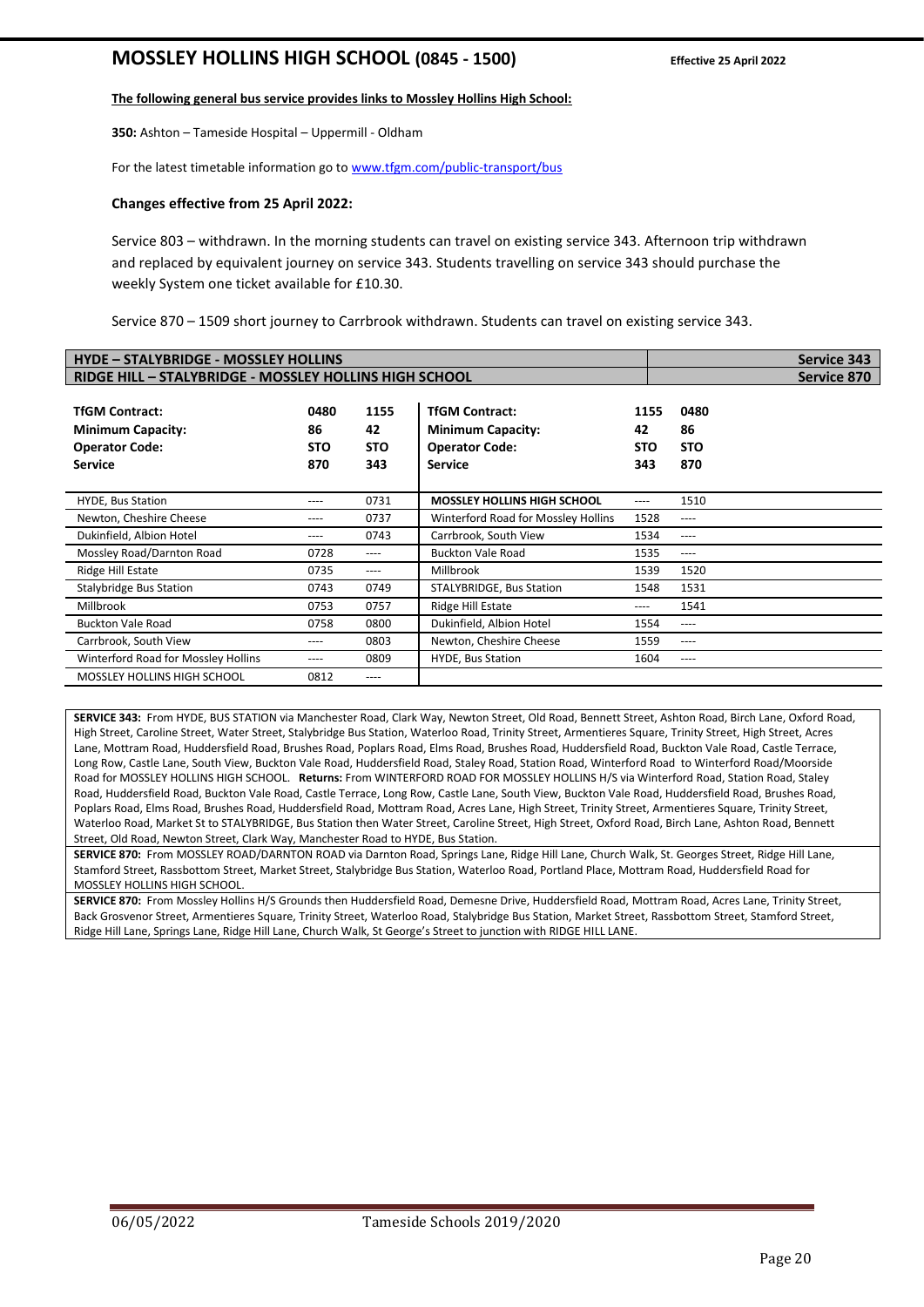# **MOSSLEY HOLLINS HIGH SCHOOL**

| OLDHAM - LEES - MOSSLEY - MOSSLEY HOLLINS HIGH SCHOOL                                        |                                 |                                                                                              | <b>Services 343 803</b>         |
|----------------------------------------------------------------------------------------------|---------------------------------|----------------------------------------------------------------------------------------------|---------------------------------|
| <b>TfGM Contract:</b><br><b>Minimum Capacity:</b><br><b>Operator Code:</b><br><b>Service</b> | 1155<br>42<br><b>STO</b><br>343 | <b>TfGM Contract:</b><br><b>Minimum Capacity:</b><br><b>Operator Code:</b><br><b>Service</b> | 1155<br>42<br><b>STO</b><br>343 |
| <b>OLDHAM, Bus Station</b>                                                                   | 0740                            | <b>WINTERFORD ROAD FOR MOSSLEY</b><br><b>HOLLINS HIGH SCHOOL</b>                             | 1505                            |
| Mumps Bridge                                                                                 | 0746                            | Mossley Brookbottom                                                                          | 1517                            |
| Waterhead                                                                                    | 0753                            | Grotton (terminus)                                                                           | 1523                            |
| Lees, St John's (High Street)                                                                | 0756                            | Mumps Bridge                                                                                 | 1539                            |
| Grotton                                                                                      | 0801                            | <b>OLDHAM, Bus Station</b>                                                                   | 1545                            |
| Mossley Brookbottom                                                                          | 0807                            |                                                                                              |                                 |
| <b>WINTERFORD ROAD FOR MOSSLEY</b><br><b>HOLLINS HIGH SCHOOL</b>                             | 0820                            |                                                                                              |                                 |
| <b>MOSSLEY HOLLINS HIGH SCHOOL</b>                                                           |                                 |                                                                                              |                                 |

**SERVICE 343 ROUTE:** From OLDHAM, Bus Station via Cheapside, St Mary's Way, Lord Street, High Street, Yorkshire Street, Mumps, Bottom O'th Moor, Huddersfield Road, Heywood Lane, Cooper Street, Walkers Lane, Oldham Road, Coverhill Road, Under Lane, Lees Road, Stamford Street, Manchester Road, Huddersfield Road for MOSSLEY HOLLINS HIGH SCHOOL. RETURNS FROM WINTERFORD ROAD/HUDDERSFIELD ROAD via reverse of above route to OLDHAM, Bus Station.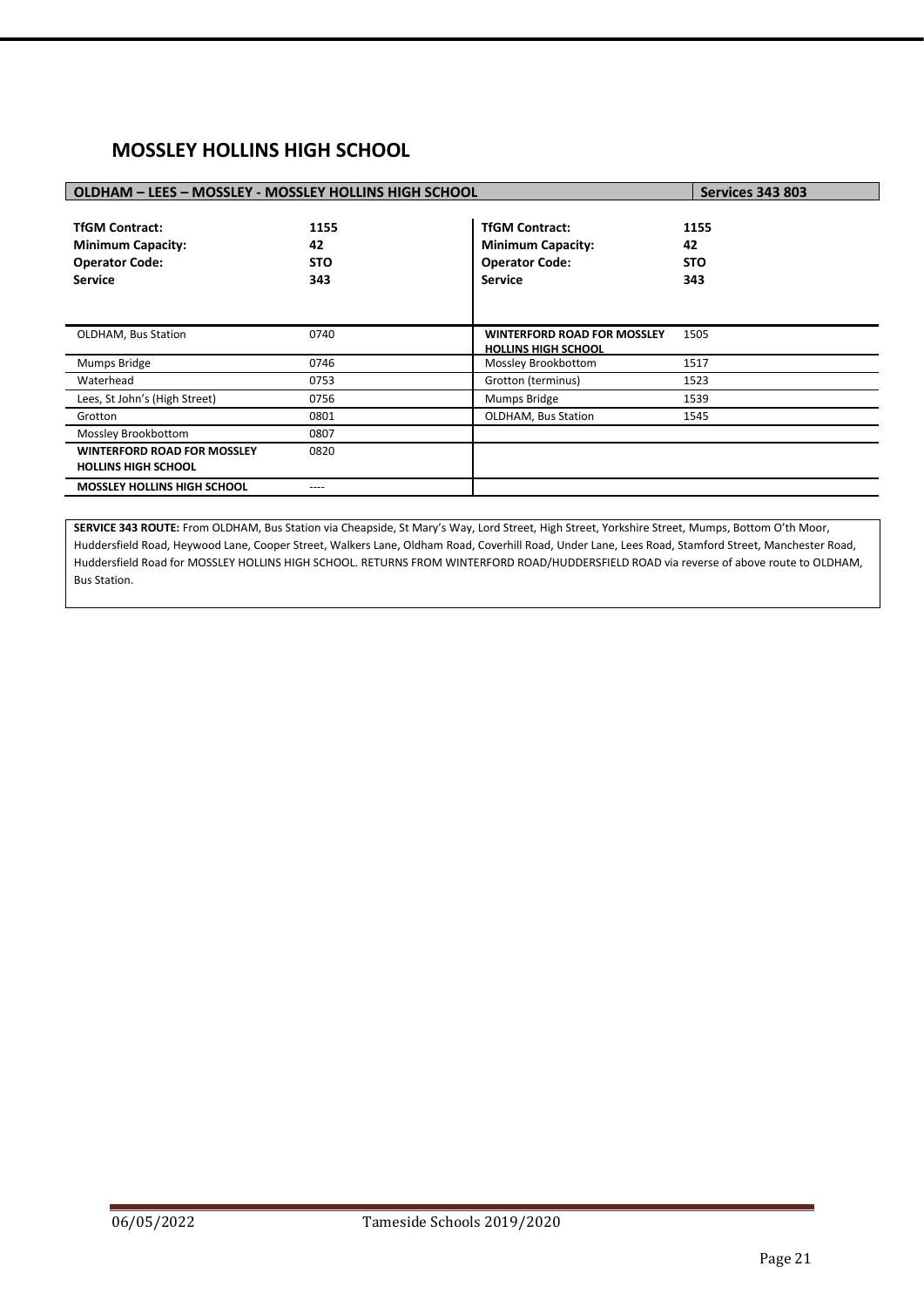# **SAMUEL LAYCOCK SCHOOL, Ashton (0900 - 1520) Effective 1 September <sup>2021</sup>**

| <b>DUKINFIELD - HYDE - DENTON - ASHTON - SAMUEL LAYCOCK SCHOOL</b>         | <b>Service Y77</b>       |                                                                            |                          |
|----------------------------------------------------------------------------|--------------------------|----------------------------------------------------------------------------|--------------------------|
| <b>TfGM Contract:</b><br><b>Minimum Capacity:</b><br><b>Operator Code:</b> | 5061<br>52<br><b>BEV</b> | <b>TfGM Contract:</b><br><b>Minimum Capacity:</b><br><b>Operator Code:</b> | 5061<br>52<br><b>BEV</b> |
| DUKINFIELD, Dewsnap Lane/Armadale Road                                     | 0730                     | <b>SAMUEL LAYCOCK SCHOOL</b>                                               | 1530                     |
| Dukinfield, Jeffreys Drive                                                 | 0735                     | Queens Road/Palace Road                                                    | 1533                     |
| Ashton Road/Cheshire Cheese                                                | 0740                     | Penny Meadow, Albion Warehouse                                             | 1535                     |
| Market Street/The Last Orders                                              | 0750                     | Ashton Road/Stanhope Avenue                                                | 1550                     |
| Manchester Road/Mill Lane                                                  | 0755                     | Denton, Crown Point                                                        | 1555                     |
| Mill Lane/Flemish Road                                                     | 0800                     | Stockport Road/Pendle Road                                                 | 1558                     |
| Haughton Green Bus Terminus                                                | 0802                     | Two Trees Lane/Stockport Road                                              | 1605                     |
| Mancunian Road/Lancaster Road                                              | 0805                     | Mancunian Road/Lancaster Road                                              | 1610                     |
| Two Trees Lane/Stockport Road                                              | 0807                     | <b>Haughton Green Bus Terminus</b>                                         | 1613                     |
| Stockport Road/Pendle Road                                                 | 0810                     | Mill Lane/Flemish Road                                                     | 1615                     |
| Denton, Crown Point                                                        | 0820                     | Manchester Road/Alfred Street                                              | 1617                     |
| Ashton Road/Stanhope Avenue                                                | 0825                     | Market Street, The Last Orders                                             | 1620                     |
| Penny Meadow, Albion Warehouse                                             | 0835                     | Ashton Road/Cheshire Cheese                                                | 1630                     |
| Queens Road/Palace Road                                                    | 0840                     | Dukinfield, Jeffreys Drive                                                 | 1635                     |
| SAMUEL LAYCOCK SCHOOL                                                      | 0850                     | DUKINFIELD, Dewsnap Lane/Armadale Road                                     | 1640                     |

SERVICE Y77: From DUKINFIELD, Dewsnap Lane/Armadale Road via Dewsnap Lane, King Street, Chapel Street, Crescent Road, Town Street, Jeffreys Drive, Birch Lane, Ashton Road, Commercial Brow, Halton Street, Mottram Road, Union Street, Market Street, Manchester Road, Mill Lane, Haughton Green Road, Mancunian Road, Lancaster Road, Two Trees Lane, Stockport Road, Ashton Road, Denton Road, Guide Lane, Stockport Road, William Street, Manchester Road, Park Parade, Cavendish Street, Wellington Road, Albion Way, Penny Meadow, Whiteacre Road, Queens Road, Lees Road, Broadoak Road to SAMUEL LAYCOCK SCHOOL GROUNDS . **Returns** via Broadoak Road, Lees Road, Queens Road, Whiteacre Road, Penny Meadow, Albion Way, Wellington Road, Oldham Road, Katherine Street, Margaret Street, Stockport Road, Guide Lane, Denton Road, Ashton Road, Stockport Road, Two Trees Lane, Lancaster Road, Mancunian Road, Haughton Green Road, Mill Lane, Read Street, Alfred Street, Manchester Road, Market Street, Union Street, Mottram Road, Halton Street, Commercial Brow, Ashton Road, Birch Lane, Jeffreys Drive, Town Street, Chapel Hill, Chapel Street, King Street, Dewsnap Lane to Dewsnap Lane/Armadale Road.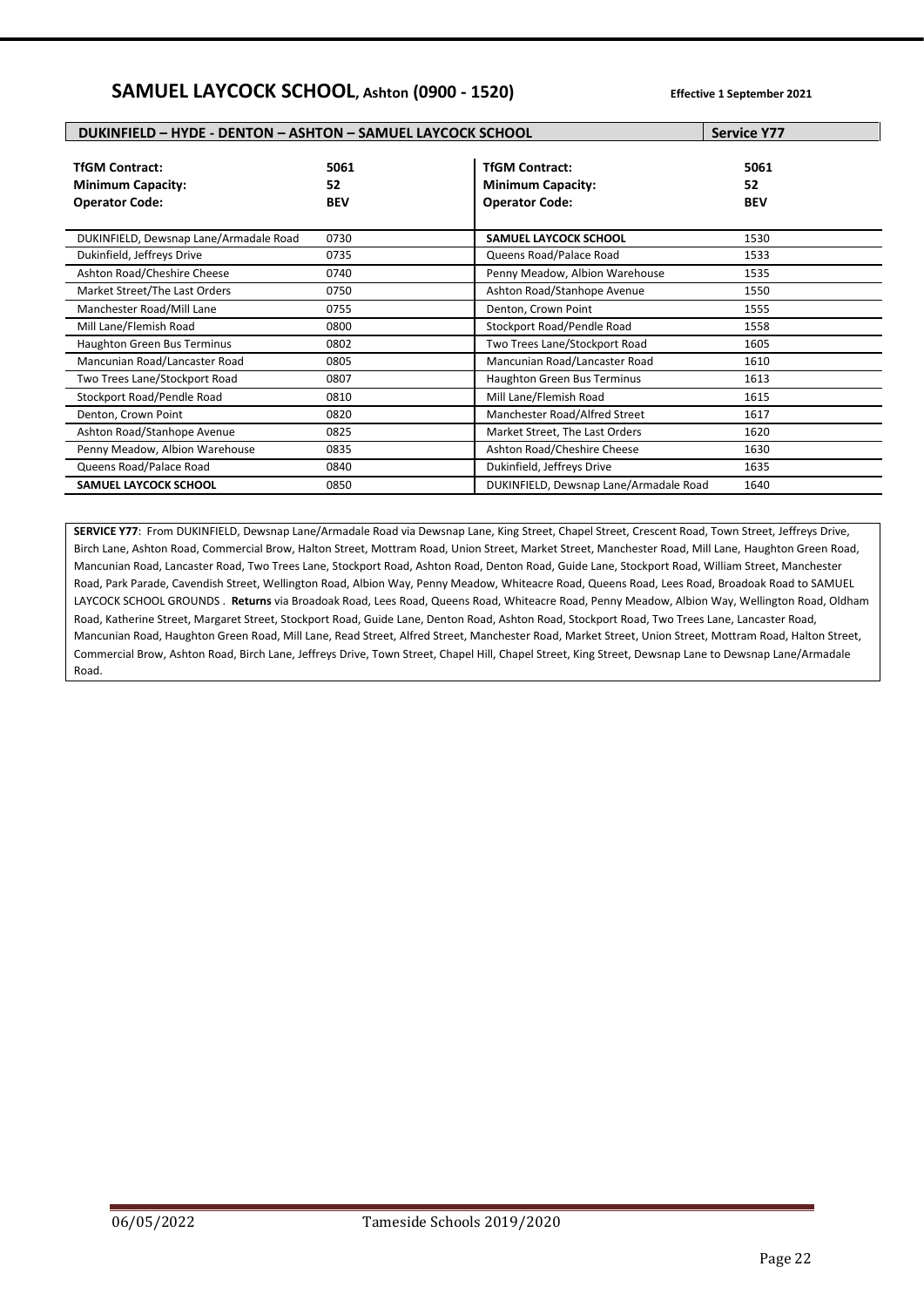# **ST DAMIAN'S RC SCIENCE COLLEGE, Ashton (0900 - 1510) Effective 10 January <sup>2022</sup>**

| <b>CLAYTON - DROYLSDEN - ASHTON - ST. DAMIAN'S RC SCIENCE COLLEGE</b>                        |                                 |                         | <b>Service 771</b>                                                                           |                                 |                                |
|----------------------------------------------------------------------------------------------|---------------------------------|-------------------------|----------------------------------------------------------------------------------------------|---------------------------------|--------------------------------|
| <b>DROYLSDEN - ST DAMIAN'S RC SCIENCE COLLEGE</b>                                            |                                 |                         |                                                                                              |                                 | Service 864                    |
| <b>TfGM Contract:</b><br><b>Minimum Capacity:</b><br><b>Operator Code:</b><br><b>Service</b> | 0311<br>74<br><b>RDT</b><br>771 | 0419<br>90<br>SM<br>864 | <b>TfGM Contract:</b><br><b>Minimum Capacity:</b><br><b>Operator Code:</b><br><b>Service</b> | 0311<br>74<br><b>RDT</b><br>771 | 0419<br>90<br><b>SM</b><br>864 |
| CLAYTON, North Road/Ashton New Road                                                          | 0813                            | ----                    | <b>ST DAMIAN'S SCIENCE COLLEGE</b>                                                           | 1520                            | 1523                           |
| Clayton, Lewis Road/Manor Road                                                               | ----                            | 0815                    | Ashton, Bus Station                                                                          | 1534                            | 1533                           |
| Droylsden, Edge Lane                                                                         | 0817                            | ----                    | Ambleside Ave/Taunton Rd                                                                     | ----                            | 1541                           |
| Droylsden, Fiveways                                                                          | ----                            | 0817                    | Droylsden, Littlemoss Road                                                                   | ----                            | 1543                           |
| Droylsden, Pig On The Wall                                                                   | ----                            | 0819                    | Market Street/Greenside Lane                                                                 | 1544                            | 1545                           |
| Sunnyside Rd, shops                                                                          | ----                            | 0821                    | Droylsden, Fiveways                                                                          | 1548                            | 1547                           |
| Market Street/Ashton Road                                                                    | 0825                            | ----                    | Greenside La/Sunnyside Rd                                                                    | ----                            | 1551                           |
| Droylsden, Littlemoss Road                                                                   | ----                            | 0827                    | Droylsden, Pig On The Wall                                                                   | ----                            | 1552                           |
| Ashton, Bus Station                                                                          | 0839                            | ----                    | Droylsden, Fiveways                                                                          | ----                            | 1555                           |
| ST. DAMIAN'S SCIENCE COLLEGE                                                                 | 0850                            | 0845                    | Droylsden, Edge Lane                                                                         | 1553                            | ----                           |
|                                                                                              |                                 |                         | CLAYTON, Ashton New Road/Bank Street                                                         | 1556                            | $---$                          |

**SERVICE 771**: From CLAYTON, North Road/Ashton New Road via North Road, Lewis Road, Manor Road, Manchester Road, Margaret Street, Katherine Street, ASHTON BUS STATION, Wellington Road, Turner Lane, Alexandra Road, Henrietta Street, Broadoak Road, Alt Road, St Albans Avenue, Lees Road to ST. DAMIAN'S SCIENCE COLLEGE.

**Returns:** via Lees Road, Broadoak Road, Henrietta Street, Wellington Road, Ashton Bus Station then via Water Street, Oldham Road, Katherine Street, Margaret Street, Stockport Road, William Street, Manchester Road, Lumb Lane, Droylsden Road, Ashton Road, Market Street, Greenside Lane, Manor Road, Lewis Road, North Road, Clayton Street, CLAYTON, BANK STREET/ASHTON NEW ROAD.

**SERVICE 864**: From CLAYTON, Lewis Road/Manor Road via Manor Road, Greenside Lane, Sunnyside Road, Medlock Street, Market Street, Moorside Street, Littlemoss Road, Lumb Lane, Newmarket Road, Taunton Road, Wilshaw Lane, Wood Lane, Broadoak Road, Alt Road, St Alban's Avenue, Lees Road to ST. DAMIAN'S SCIENCE COLLEGE. **Returns:** via Lees Road, Queens Road, Mossley Road, Crickets Lane, Penny Meadow, Wellington Road, Ashton Bus Station, Wellington Road, Oldham Road, Taunton Road, Newmarket Road, Lumb Lane, Littlemoss Road, Moorside Street, Market Street, Greenside Lane, Chappell Road, Sunnyside Road, Greenside Lane to Droylsden, Fiveways.

| <b>MOSSLEY RD/DARNTON RD - RIDGE HILL - STALYBRIDGE - MOSSLEY - ST DAMIAN'S</b> |                          | Service 870                                                                |                         |  |
|---------------------------------------------------------------------------------|--------------------------|----------------------------------------------------------------------------|-------------------------|--|
| <b>TfGM Contract:</b><br><b>Minimum Capacity:</b><br><b>Operator Code:</b>      | 0480<br>86<br><b>STO</b> | <b>TfGM Contract:</b><br><b>Minimum Capacity:</b><br><b>Operator Code:</b> | 0074<br>91<br><b>SM</b> |  |
| MOSSLEY RD/DARNTON RD                                                           | 0728                     | ST DAMIAN'S SCIENCE COLLEGE                                                | 1520                    |  |
| Ridge Hill Estate                                                               | 0735                     | Mossley, Brookbottom                                                       | 1531                    |  |
| <b>Stalybridge Bus Station</b>                                                  | 0743                     | Micklehurst, Top Winterford Road                                           | 1539                    |  |
| Copley High School                                                              | 0749                     | <b>Buckton Vale Road</b>                                                   | 1543                    |  |
| Millbrook                                                                       | 0753                     | Millbrook                                                                  | 1546                    |  |
| <b>Buckton Vale Road</b>                                                        | 0758                     | STALYBRIDGE BUS STATION                                                    | 1557                    |  |
| Mossley Hollins High School Grounds                                             | 0812                     |                                                                            |                         |  |
| Mossley, Brookbottom                                                            | 0824                     |                                                                            |                         |  |
| <b>ST. DAMIAN'S SCIENCE COLLEGE</b>                                             | 0847                     |                                                                            |                         |  |

**SERVICE 870:** From MOSSLEY ROAD/DARNTON ROAD via Darnton Road, Springs Lane, Ridge Hill Lane, Church Walk, St. Georges Street, Ridge Hill Lane, Stamford Street, Rassbottom Street, Market Street, Stalybridge Bus Station, Waterloo Road, Portland Place, Mottram Road, Huddersfield Road, Mossley Hollins School Grounds, Right Huddersfield Road, Right Winterford Road, Station Road, Egmont Street, Manchester Road, Stamford Road, Stamford Street, Mossley Road, Rosehill Road, Kings Road, Lees Road to ST. DAMIAN'S SCIENCE COLLEGE TURNING CIRCLE.

**Returns:** FROM ST DAMIAN'S SCIENCE COLLEGE, via Lees Road, Kings Road, Rose Hill Road, Mossley Road, Stamford Street, Arundel Street, Stamford Road, Manchester Road, Stanhope Street, Egmont Street, Station Road, Winterford Road, Huddersfield Road, Mottram Road, Acres Lane, Trinity Street, Armentieres Square, Corporation Street, Trinity Street and Market Street to STALYBRIDGE BUS STATION.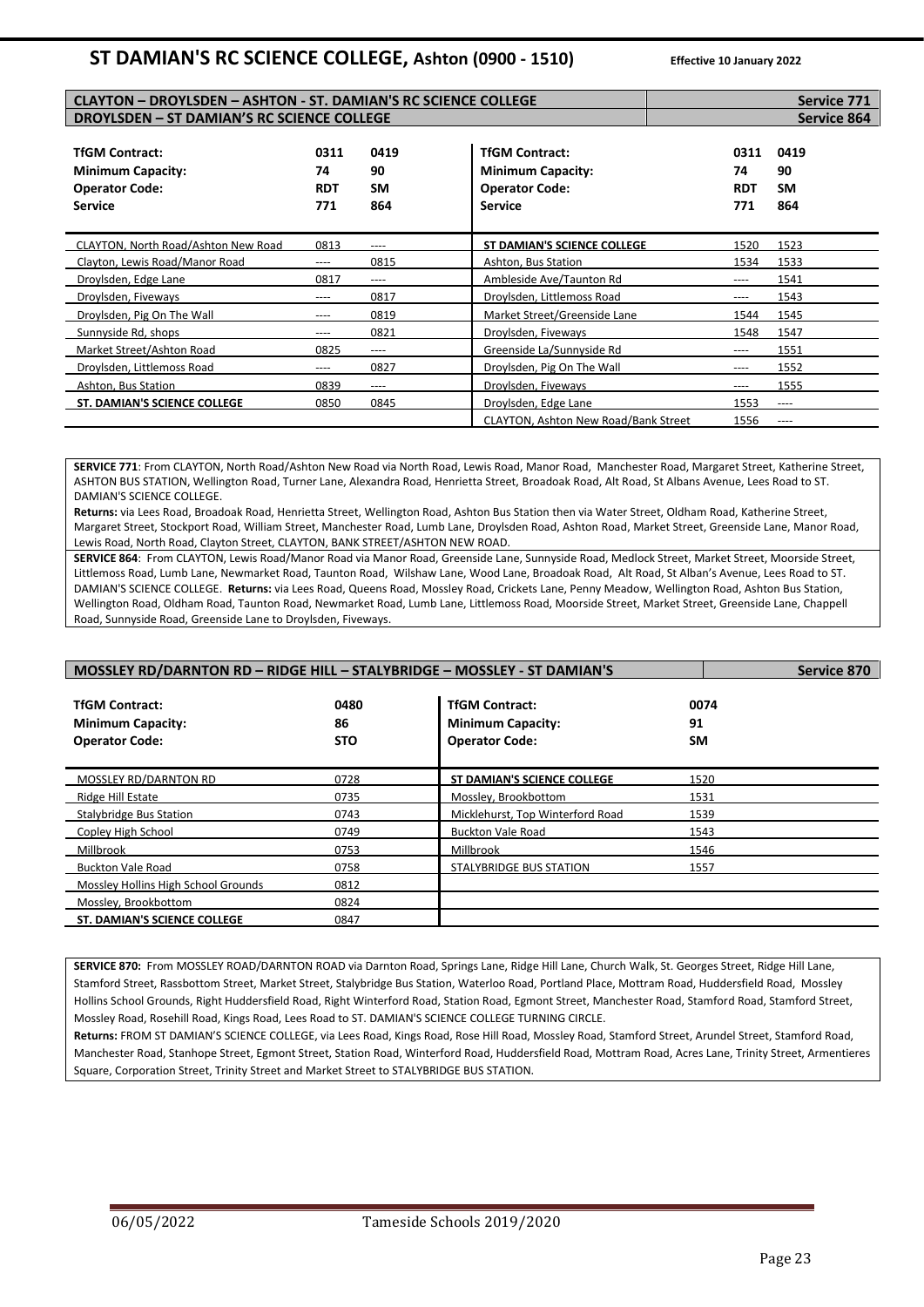# **ST DAMIAN'S SCIENCE COLLEGE continued**

| WATERHEAD - ST DAMIANS RC SCIENCE COLLEGE                                  |                          |                                                                            |                          | Service 770 |
|----------------------------------------------------------------------------|--------------------------|----------------------------------------------------------------------------|--------------------------|-------------|
| <b>TfGM Contract:</b><br><b>Minimum Capacity:</b><br><b>Operator Code:</b> | 0077<br>86<br><b>STO</b> | <b>TfGM Contract:</b><br><b>Minimum Capacity:</b><br><b>Operator Code:</b> | 0077<br>86<br><b>STO</b> |             |
| WATERHEAD, terminus                                                        | 0825                     | <b>ST. DAMIAN'S SCIENCE COLLEGE</b>                                        | 1520                     |             |
| Huddersfield Road, Tesco                                                   | 0829                     | Lees New Road/Abbey Hills Road                                             | 1534                     |             |
| Glodwick Road/Abbeyhills Rd                                                | 0835                     | Abbey Hills Road/Manor Road                                                | 1537                     |             |
| Abbeyhills Rd/Manor Road                                                   | 0843                     | Huddersfield Road, Tesco                                                   | 1544                     |             |
| <b>ST.DAMIAN'S SCIENCE COLLEGE</b>                                         | 0850                     | WATERHEAD, terminus                                                        | 1547                     |             |

**SERVICE 770**: From Waterhead, terminus via Huddersfield Road, Cross Street, Glodwick Road, Abbeyhills Road, Lees Road To ST DAMIANS RC SCIENCE COLLEGE. **Returns** via Lees Road, Broadoak Road, Alt Road, St Albans Avenue, Lees Road, Lees New Road, Abbeyhills Road, Glodwick Road, Cross Street, Huddersfield Road TO WATERHEAD, Terminus

| FITTON HILL - OLDHAM - ST DAMIAN'S RC SCIENCE COLLEGE                      |                  |                         |                                                                            |                  |                          |  |
|----------------------------------------------------------------------------|------------------|-------------------------|----------------------------------------------------------------------------|------------------|--------------------------|--|
| <b>TfGM Contract:</b><br><b>Minimum Capacity:</b><br><b>Operator Code:</b> | 5075<br>52<br>FM | 0488<br>85<br><b>FM</b> | <b>TfGM Contract:</b><br><b>Minimum Capacity:</b><br><b>Operator Code:</b> | 5075<br>52<br>FM | 0355<br>59<br><b>STO</b> |  |
| FITTON HILL, Fir Tree Avenue/Ashton Road                                   | 0800             | $---$                   | ST DAMIAN'S RC SCIENCE COLLEGE                                             | 1520             | 1520                     |  |
| Oldham, Bus Station                                                        | 0815             | $- - - -$               | <b>Holts Estate</b>                                                        | 1528             | 1528                     |  |
| Oldham, Mumps Bridge                                                       | 0825             | ----                    | Lees. High Street                                                          | 1533             | 1533                     |  |
| Lees Road/Gibraltar Street                                                 | 0830             | 0827                    | Oldham, Mumps Bridge                                                       | 1539             | 1539                     |  |
| Lees, High Street                                                          | 0832             | 0829                    | Oldham, Bus Station                                                        | 1548             | 1548                     |  |
| Holts Estate, Wildmoor Ave                                                 | 0837             | 0834                    | FITTON HILL, Fir Tree Avenue/Ashton Road                                   | 1603             | 1603                     |  |
| <b>ST DAMIANS RC SCIENCE COLLEGE</b>                                       | 0845             | 0842                    |                                                                            |                  |                          |  |

**ROUTE**: From FITTON HILL, Fir Tree Avenue/Ashton Road via Fir Tree Avenue, Rosary Road, Fircroft Road, Fir Tree Avenue Keswick Avenue, Honeywell Lane, Ashton Road, King Street, St Domingo Street, West Street, Oldham Bus Station, Cheapside, St. Mary's Way, Lord Street, High Street, Yorkshire Street, Mumps, Lees Road, High Street, Hartshead Street, Rhodes Hill, Lees New Road, Wildmoor Avenue, Lees New Road and Lees Road to ST DAMIAN'S RC SCIENCE COLLEGE

**Returns** from ST DAMIAN'S RC SCIENCE COLLEGE grounds via Lees Road, Lees New Road, Wildmoor Avenue, Lees New Road, Rhodes Hill, Hartshead Street, High Street, Lees Road, Mumps, Union Street, Greaves Street, Yorkshire Street, St Mary's Way, Cheapside, Oldham Bus Station, West Street, King Street, Ashton Road, Honeywell Lane, Keswick Avenue, Fir Tree Avenue, Fircroft Road, Rosary Road, Fir Tree Avenue to FITTON HILL, Fir Tree Avenue/Ashton Road.